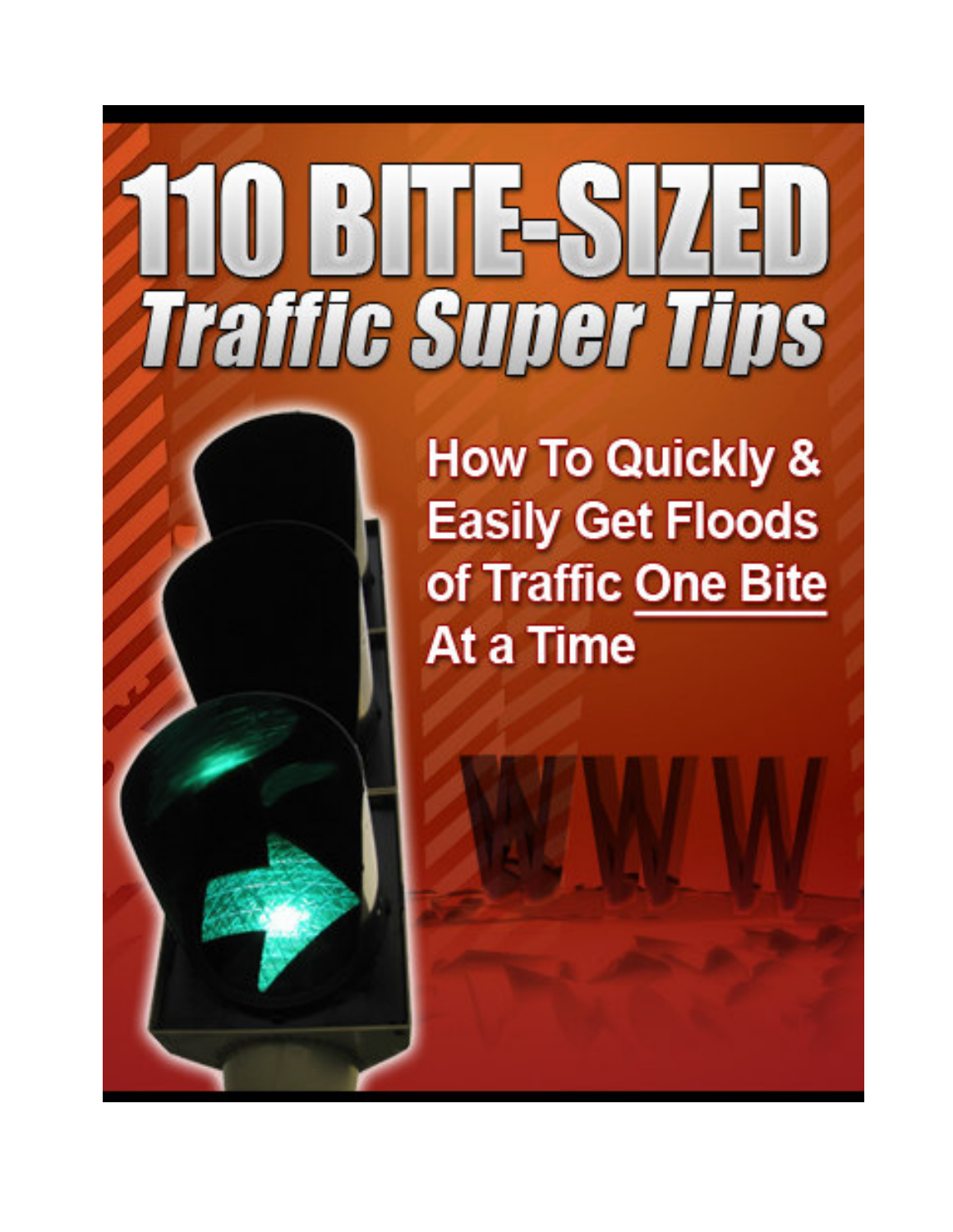

Hi everyone found an awesome way to help people get a new education or just to learn something new really cheap.

## **Disclaimer**

This e-book has been written to provide information about selfimprovement. Every effort has been made to make this ebook as complete and accurate as possible. However, there may be mistakes in typography or content. Also, this e-book provides information on self-improvement only up to the publishing date. Therefore, this ebook should be used as a guide - not as the ultimate source of web hosting information.

The purpose of this ebook is to educate. The author and the publisher does not warrant that the information contained in this e-book is fully complete and shall not be responsible for any errors or omissions. The author and publisher shall have neither liability nor responsibility to any person or entity with respect to any loss or damage caused or alleged to be caused directly or indirectly by this e-book.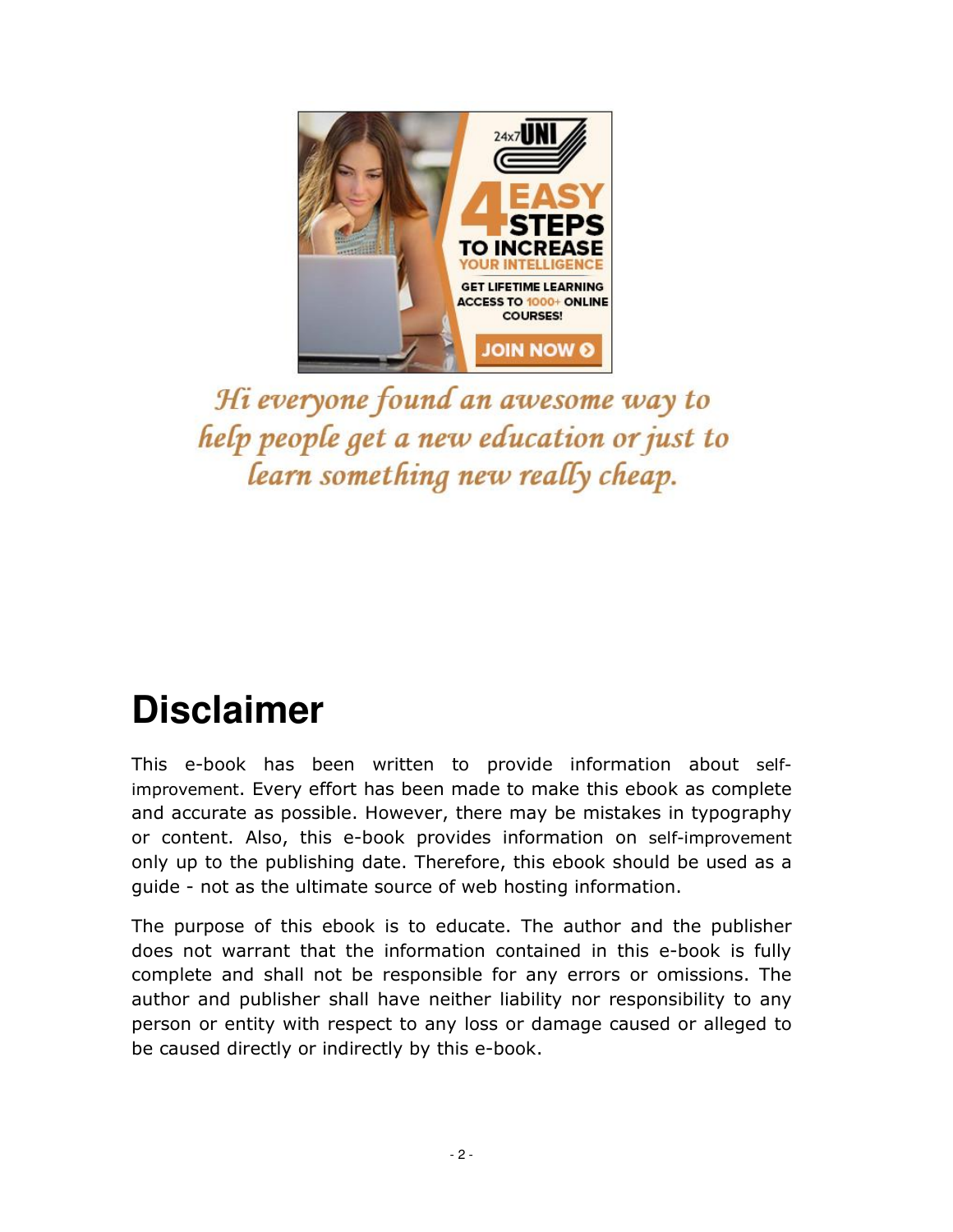## **Table of Contents**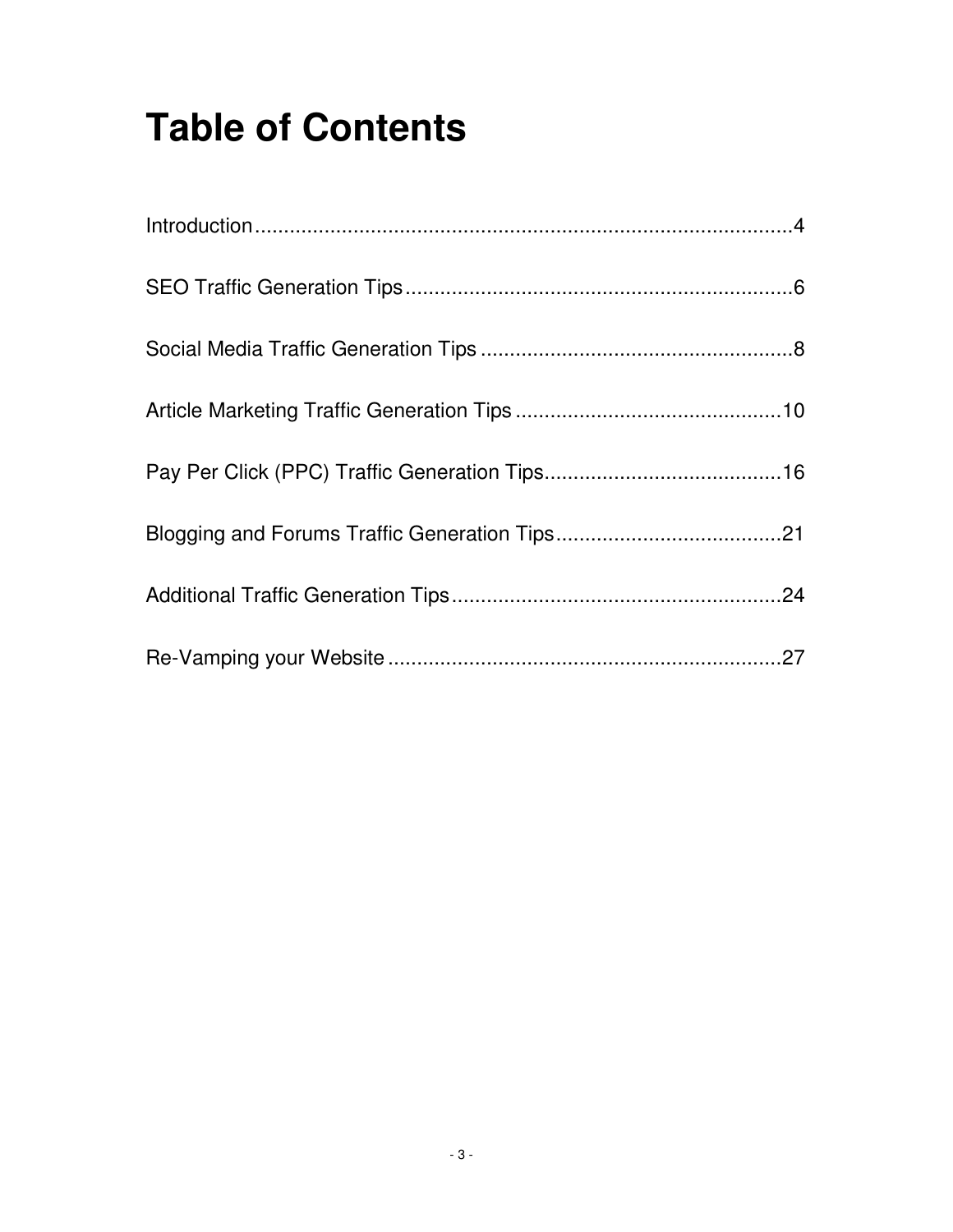## **Introduction**

In today's web-obsessed world, more and more people are turning to the net for just about anything and everything. In fact, the Internet is the number one source for shopping, for researching term papers, for chatting with friends, for catching up on celebrity gossip, for buying consumer products, for watching the news and for generally staying informed with the world. This is why the World Wide Web has also been hailed a cyber-gold mine for marketing.

Regardless of what you want to do with the web, there is the potential to make a lot of money and market your product or service to the right clientele. Because the Internet is a global phenomenon, more and more marketers and every day Joes are discovering the potential of traffic. What we mean by traffic are those people who visit your website. Every time someone clicks on your website, this is traffic to your site.

Want an analogy? In the real world, the equivalent would be a shop browser. Anytime someone browses through your shop, there is a better chance that he will buy something. This can be considered traffic.

Traffic generators can be a personal website, a business profile, a blog site or anything else. The rewards of this traffic are twofold. For one, if you own a business, the more traffic your can direct to your company site, the more people are going to buy your product or service. For two, if you are part of an affiliate or membership site program, you can get paid anytime someone clicks on your website from pay per click or other web marketing programs.

Sounds pretty good, doesn't it?

That's what the rest of the world thinks too.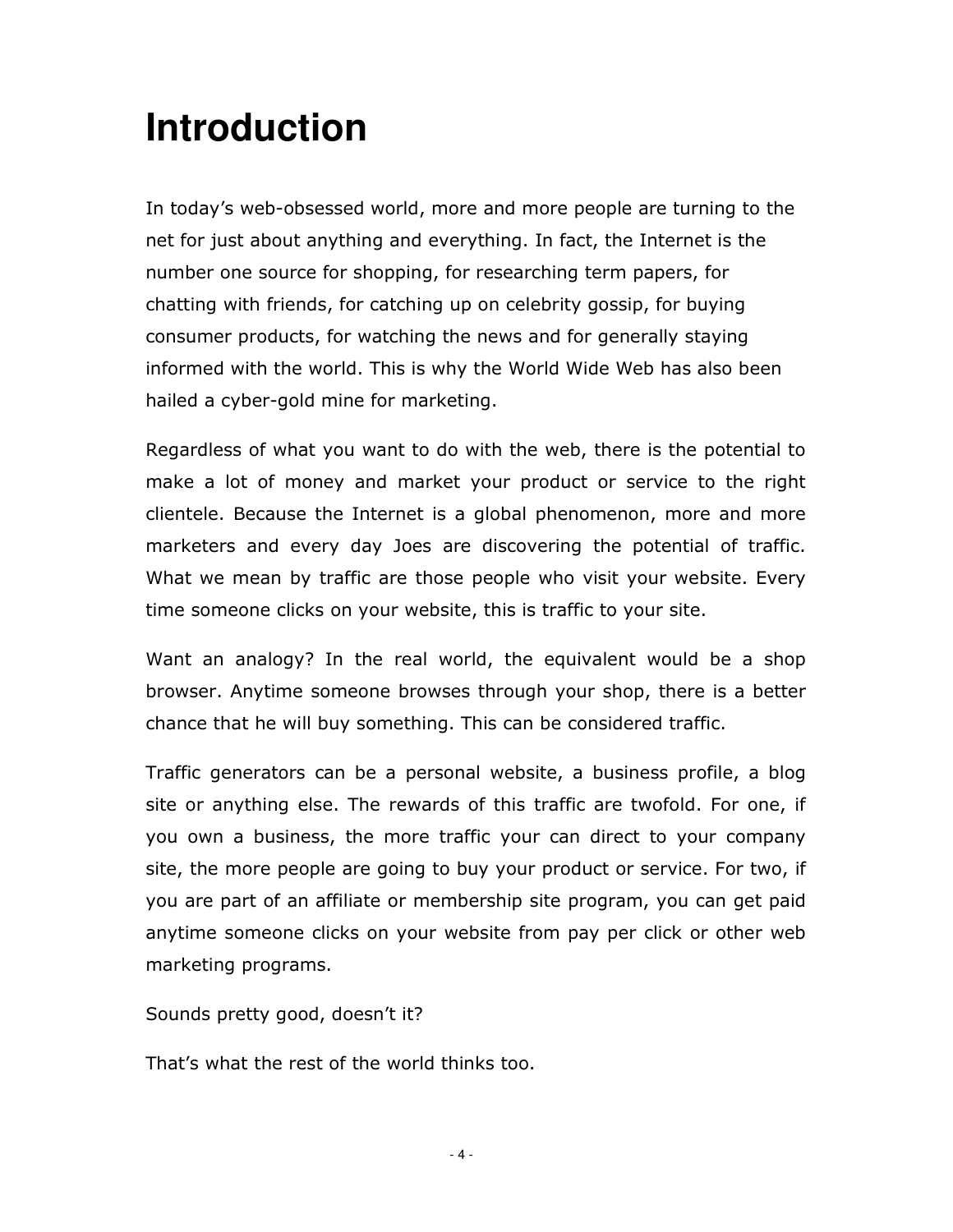And, therefore, the cyber world holds even more competition to get noticed than in real life. More and more people are using the net to broadcast themselves and their service to those who may be interested. However, the World Wide Web is so incredibly extensive that it is easy to get lost in traffic.

This is where 110 Traffic Generation Tips come in. By administering certain tips and tricks of the trade it is easier to get noticed in the cyber community and not lost in space.

Let's go back to the real world shop analogy. In a mall, storeowners constantly want the prime locations, usually by the entrances and the food court where more traffic passes by each day. This is the same concept as in cyber-space. However, because you do not have a set location, you can use simple traffic generation tips to move your store to those interested in your product.

Think of it like this: if your website is targeted to those who enjoy skateboarding, in cyber space, it is possible to move your website right next to a virtual skate park. If your website is catered to new mothers trying to lose weight, your website can actually be placed in the same cyber location as a gym, or a baby store.

This may be hard to understand, but you need to think outside the computer box and into the crazy realm of cyber space. And we have just the tips to get you there. In fact, we have 110 of them! From social media traffic to PPC marketing, from SEO to Blogging, we have the tricks of the trade that can generate the traffic you need.

So join the web-solution and discover how to earn traffic on your website with 110 Traffic Generation Tips.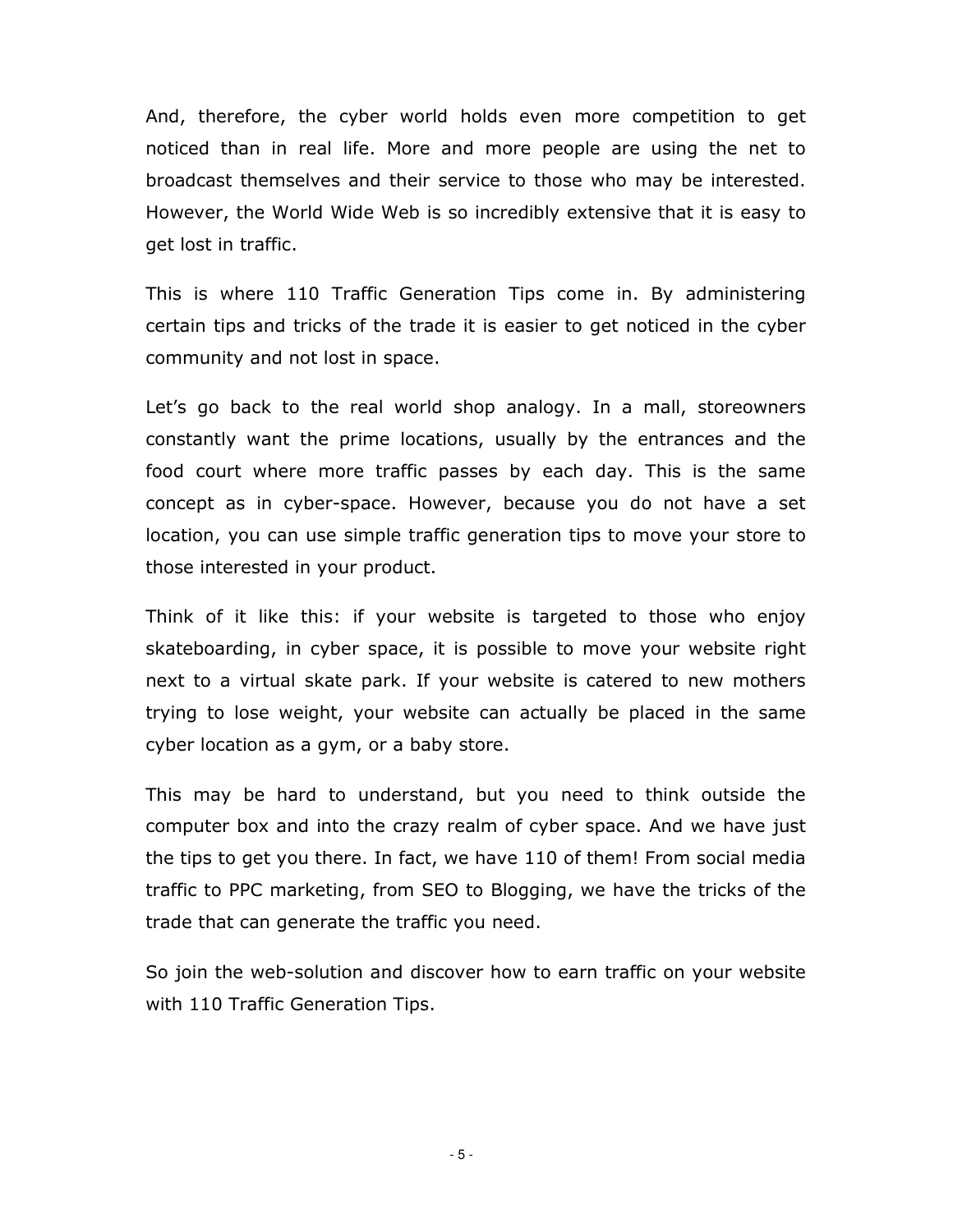## **SEO Traffic Generation Tips**

SEO, or search engine optimization is the be-all-end-all of traffic generation. The two go hand in hand. This is because, in order to gain traffic to your site your articles, your advertisements and your website must all be search engine optimized. So, when it comes to SEO, make sure you target everything and anything around this incredibly important concept.

Essentially, there are three basic elements to SEO- keywording, linking and content. Consider keywording, linking and content the three musketeers to successful SEO. To get you started, we've offered the top ten tips to SEO. Keep these in mind for all your copy and content to ensure the maximum traffic generation results.

- 1. Choose good keywording phrases- instead of shaping words around articles, shape articles around words. Target your content around keywords or ideas. In order to find an angle for your article, consider using Google Adwords to see which keywords are most likely searched. Then, write an article around these key phrases and terms. This may seem like an odd concept, but as soon as your brain gets used to it, the writing will flow naturally.
- 2. Use keywords throughout your website, marketing and advertisement- use keywords in your title, your subheadings and in your links. If you can, even use your keyword in your URL.
- 3. Link away- it is okay to link to other sites. In fact, it's a good idea, especially if these sites are highly respected and informative. Sites with .edu and .gov are often the best because they represent a highly regarded source.
- 4. Link to your heart's content- Links do not have to just be certain words. You can also make title links and anything else you want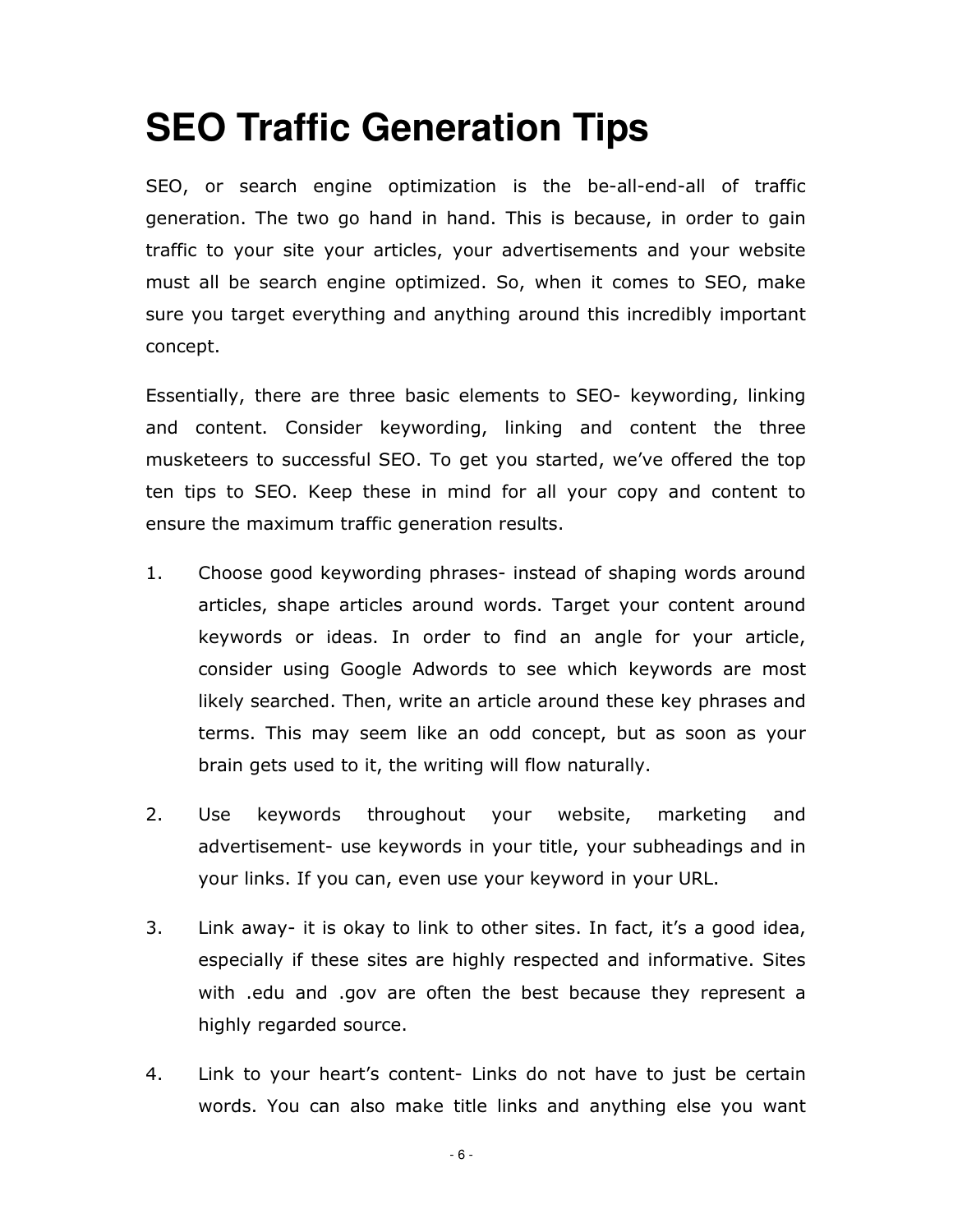links. People are automatically drawn to links, so switch it up and make your content stand out.

- 5. Use your anchor text in links- Make sure your link text features your keyword phrase. Links stand out on websites and most people will click through, especially if your keyword phrase is directed towards their interest.
- 6. Always add new content- are you constantly updating and adding new content to your website? Well you need to be to ensure SEO success! This cannot be stressed enough. Content is what will make or break your site so make sure your content is entertaining, up to date and informative. For more content tips, check out the Article Marketing section.
- 7. Be Bold- make use of Bold HTML tags and other HTML tags to make your website stand out. Bold is beautiful.
- 8. Use Alt Imaging- a picture is worth a thousand words, especially on the net. Putting alt attributes on your images can allow you to place relevant text around your image, better for search engine indexing. Keep in mind that images are searched just as much as content is.
- 9. Include a site map- a site map is a great way to navigate through your site and can also be submitted to Google with XML site map. Site maps help search engine robots find every page on your website in just two clicks. What this means is better search engine results for all your web pages. Make sure you link all pages properly for the best SEO results.
- 10. Follow the rules- SEO has a set of particular rules. You need to understand the legality of SEO so you don't get banned from search engines. So how do you do this? You research. You study. You learn. Take some time and go through the basics of SEO on the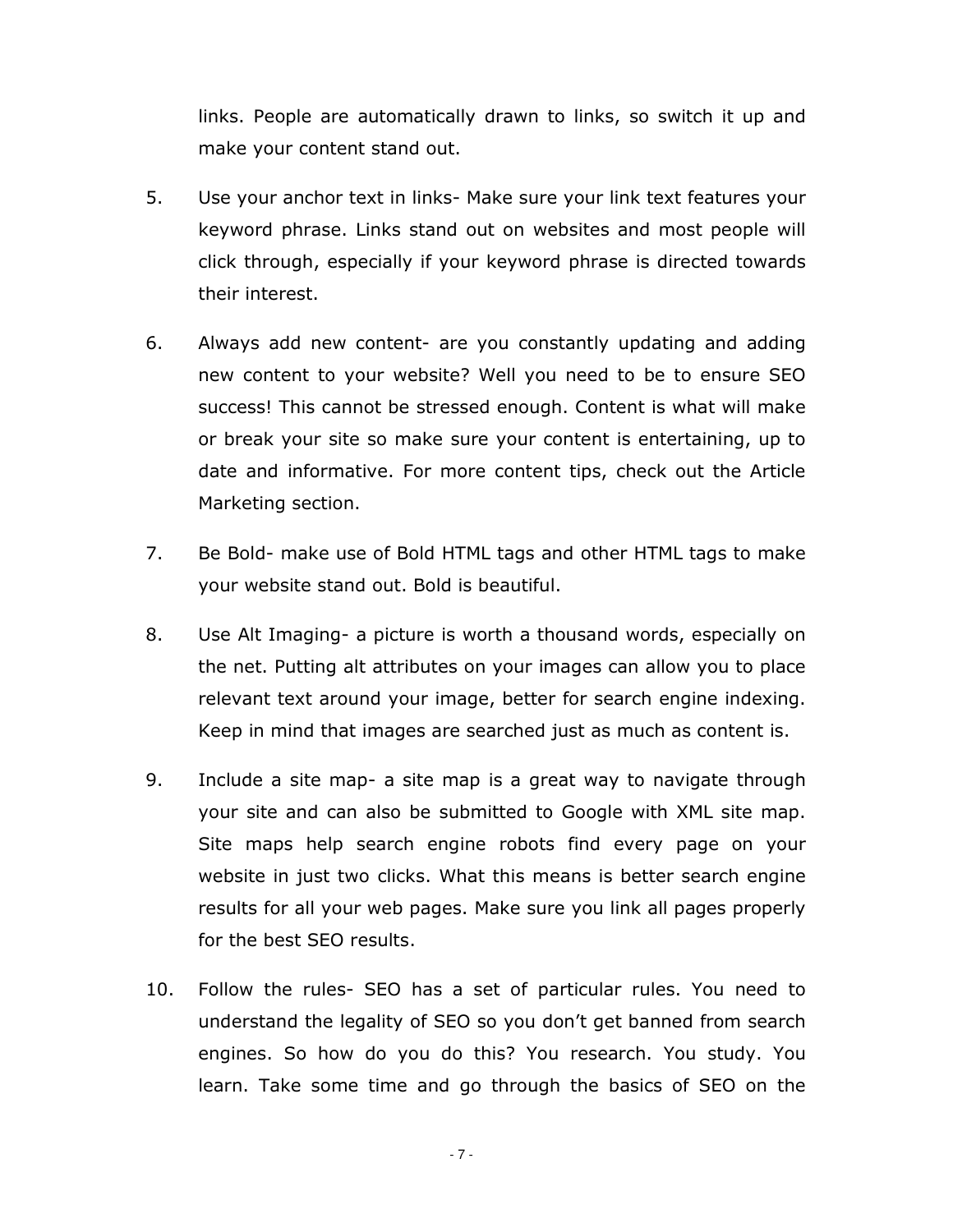main search engines. Understanding the do's and don'ts of SEO is critical when it comes to generating traffic. After all, you SEO strategy can either make, or break your website.

#### **Social Media Traffic Generation Tips**

The Internet is a social place. Although everything is done in the virtual world, the place is swarming with social networks, social media sites and social opportunities to target your niche market and network with the right prospects.

So why not take advantage of the social nature of the net by using social media as a way to generate traffic and target your niche. Below we have listed some of the top tips in the subject of social media traffic.

- 11. Get Noticed: go in with a bang by launching your new site, or new content on social bookmarking sites. Many social bookmarking sites, such as Digg, Reddit and Netscape are read on a daily basis and a perfect place to start your traffic generation debut.
- 12. Take advantage of free ads: GumTree is a great place to get your new website noticed. Gum Tree is a free advertisement space where you can make an ad for your website, for free! It doesn't get any better than that!
- 13. Get Accounted: start creating as many social networking accounts as possible. Social networking is a great way to get your product or service noticed. Set up a MySpace Page, a Facebook Page, a Yahoo Page and much more. Ask your friends to add your page as "fans" and watch your traffic jam up.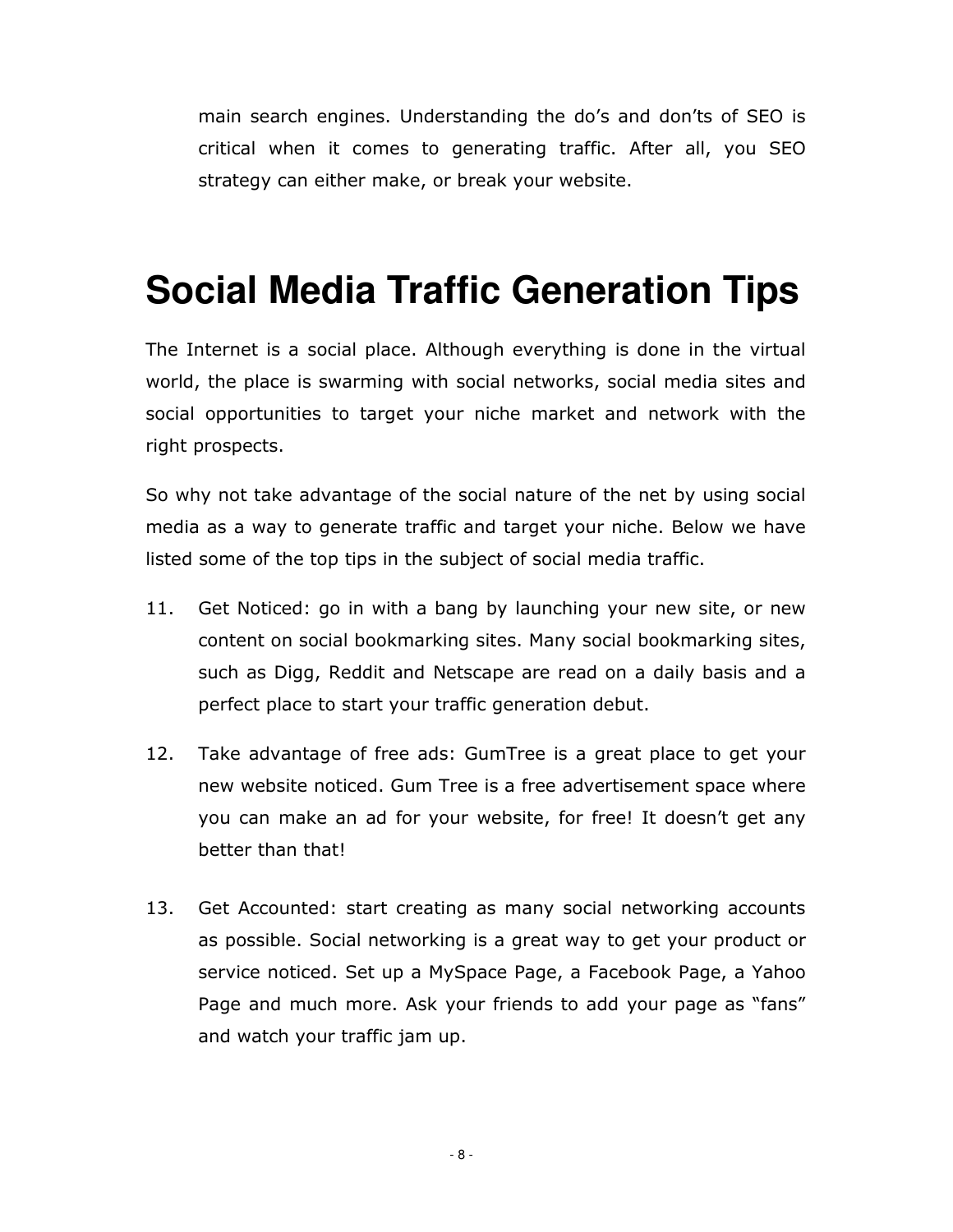- 14. Use StumbleUpon- Submit your site to Stumble Upon and then get your friends to stumble on it as well.
- 15. Create a Yahoo Group- join or create a Yahoo group in your area of interest. Most likely others in that group will be interested in knowing about your website and checking out what you have to offer.
- 16. Tweet with Twitter- Tweet Tweet, you have mail. Twitter is a new social media revolution that combines text messages with the Internet. It may seem a little confronting, but it's a great way to advertise your website. Get a following and send them a tweet.
- 17. Contribute to Forums- one of the best ways to use social media in your favor is to make a brief contribution to Forums in your topic of interest. Include a link to your website after offering incredibly advice. However, make sure you use sparingly- don't spam.
- 18. Search for relevant sites- there are literally social networking sites for everyone and everything. For baby boomers, for music lovers, for avid photographers, for video gamers, for George Lucas fans, for Twilight lovers, and for every single other fetish in the world. Take advantage of this by joining social networking sites that relate to your website. This is where your prospects will be.
- 19. Show you care- by participating in other social media outlets, you are showing to others that you are genuinely interested in the subject. The more comments you share, the more you will be respected and revered as an active member in your niche market community.
- 20. Add the "tell a friend" function- on your website, add the 'tell a friend' function. This is a simple little button that allows people to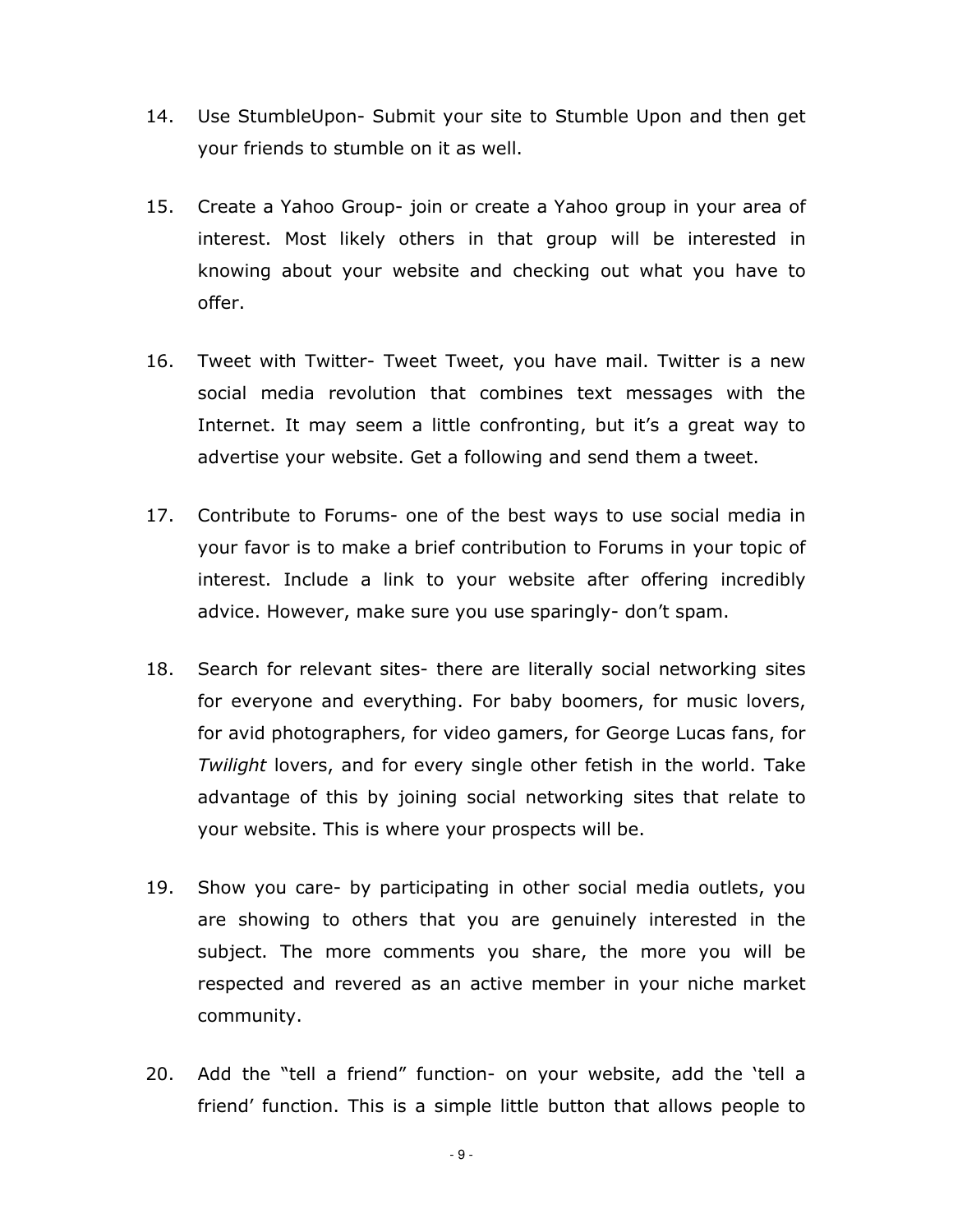easily connect to your website and inform others about it. In the cyber world, word of click is just as important as word of mouth. So make the most of this with social media.

### **Article Marketing Traffic Generation Tips**

One of the best ways to get your niche audience to your site is to target them in article marketing. Article marketing is a revolutionary way to use your words to generate traffic. Essentially you (or hired content writers) can write about a topic directed at your site and include a bio and a link to your website. Article marketers will submit articles to article directories. When someone uses Google, Yahoo or any other search engine, often these articles will pop up and they will click on them.

What this means is that only those interested in the material in the articles are reading the content. They will also be more interested to click through to the link (your page) and continue to read, as long as you write and target your articles properly. Article marketing, when properly exercised can multiple your traffic in a matter of days!

- 21. Write something actually worth reading- perhaps you have not browsed through the net recently, but, unfortunately there is a lot of hogwash out there. Many people attempt to use article marketing and simply write about anything and everything. Not a good idea. Write something entertaining, write something informative and write something worth reading.
- 22. Use keywords- keywords are searched words- words that will get your article noticed on search engines. Make your keywords specific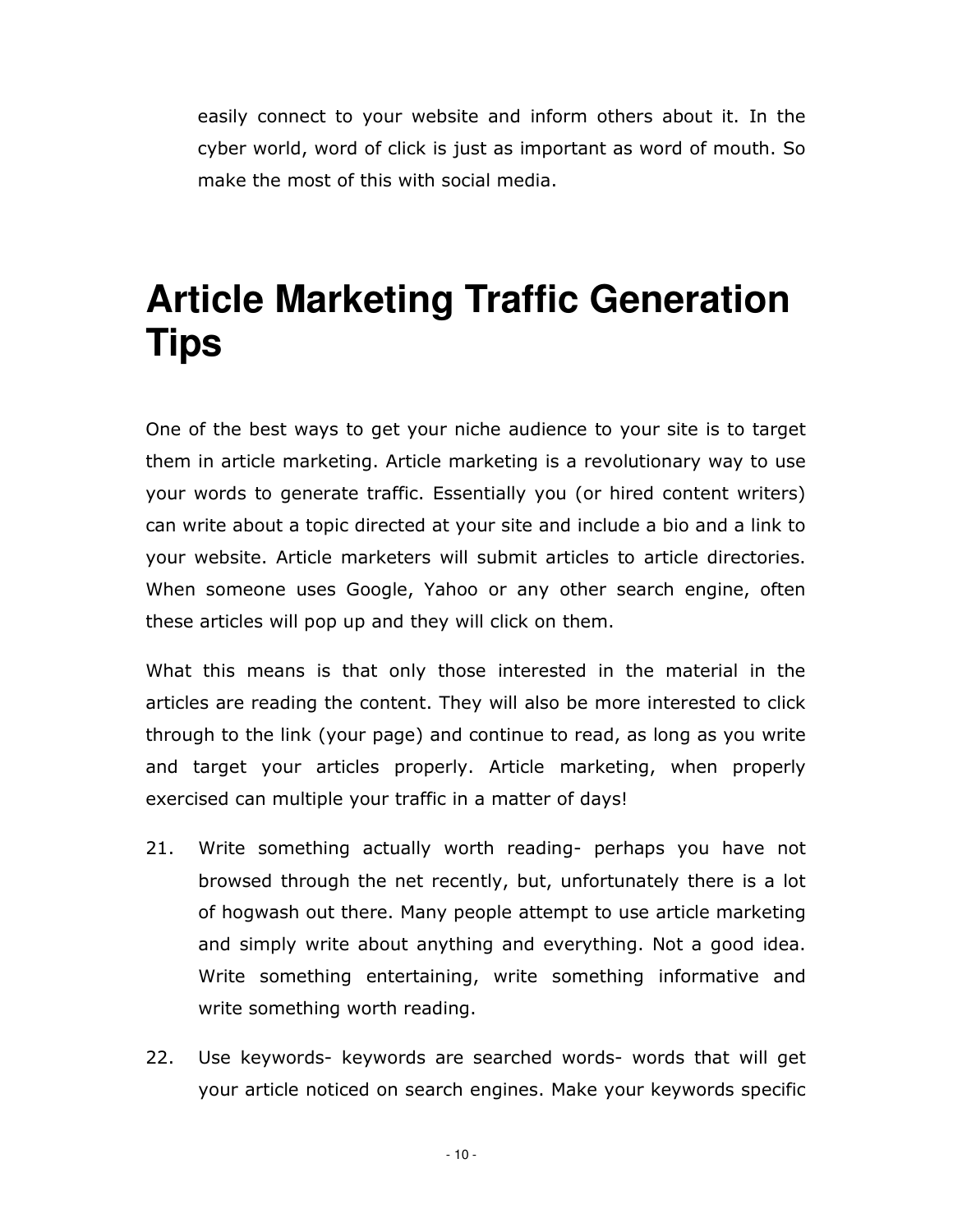and use them about 2-5% in each article. Any more than this and your article could begin to sound like an advertisement, or you could be, gasp, black listed.

- 23. Beware of black listing- article marketing directories are well aware of the power of keywording and that is why they have technology to ensure that marketers are not simply sending them… well... crap. If you use too many keywords then you could be banned from the article directory and your articles not accepted. This is a complete and total waste of time so follow the rules of the directory and don't try any sneaky stuff!
- 24. Don't advertise, inform- the main point of your article is to direct your prospects to your website; however, you want to do this by proving that you actually know what you are talking about and have something informative to say. No one wants to be caught in an article-advertising trap. We get enough advertisements on radio and television, thank you very much.
- 25. Don't re-write- it's tempting to simply type in your keyword and rewrite similar articles. Don't do this. First of all, it's illegal. Second of all, you are not providing your prospects with anything new, and thus, your website will not be much help to them.
- 26. Prove you are an expert- you need to prove this with your words and with your bio line. After the article, you will most likely have a chance to explain 'about the author.' Demonstrate your knowledge by providing background information.
- 27. Beware of jargon- if you are writing an article about a new medical breakthrough, then it may make sense to use medical terms and diction that any regular Joe would consider to be written in Greek. Not a good idea; although you want to attract a certain group of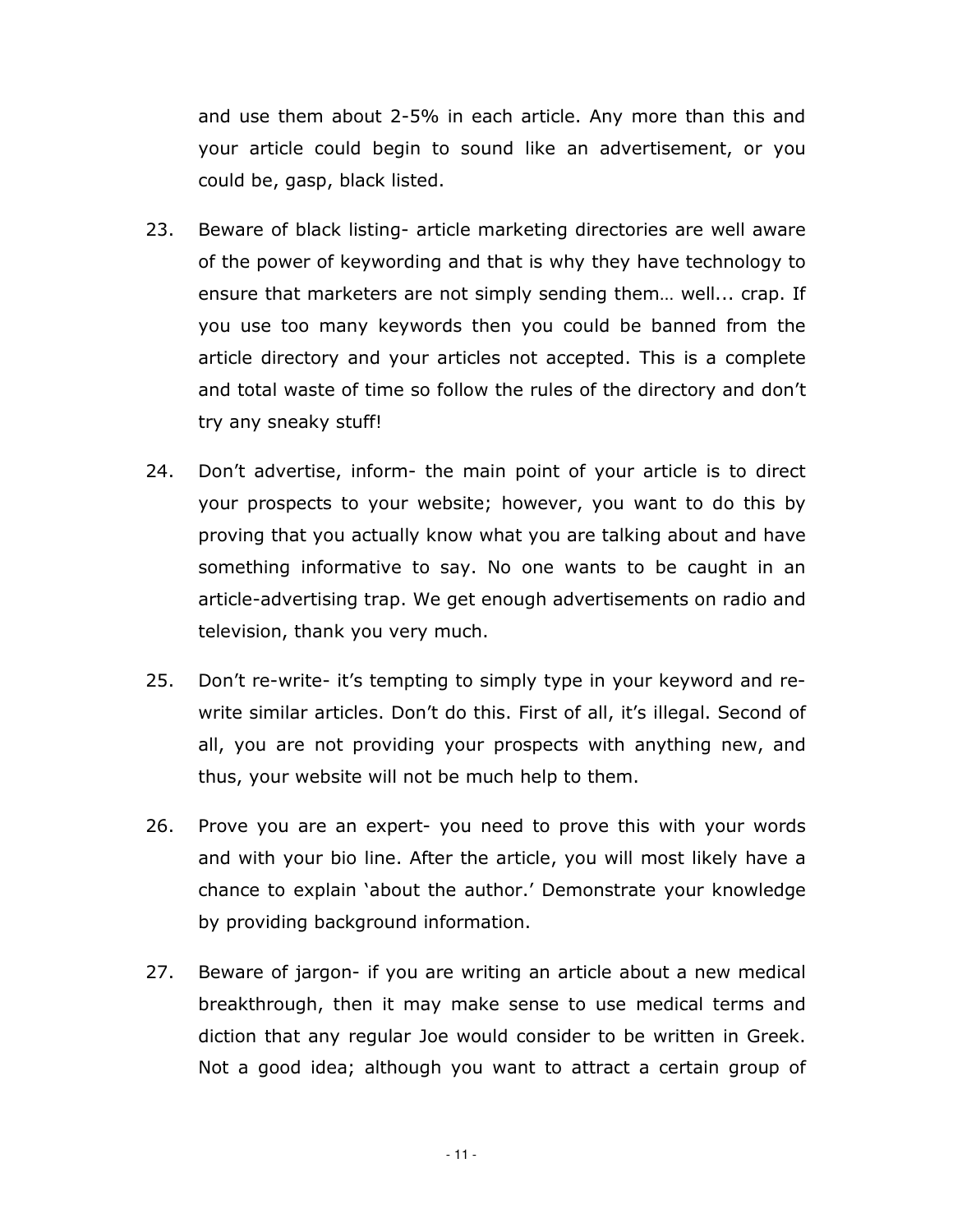people, regular Joes will be reading your material too. Sure, you want to sound smart, but you also want to be understood.

- 28. Be different- Write something that has never been said before; take a different approach to an old idea; make people read to the end. This is what generates traffic.
- 29. Look to help- most of us can write; however, not many can write well. And, in the article marketing business, you need to ensure that your articles are written well. If they are not, then you can kiss your success with article marketing goodbye. There are so many SEO, web content writing and web marketing companies out there that have the credentials and the experience to make all the difference in the web world.
- 30. Use a sociable voice- make friends with your audience reading the articles by speaking like them. Colloquial language is okay in certain situations; as long as you are not offending anyone.
- 31. Don't save the link for last- the link is your clincher- it's what makes your prospect actually click on your website. It is the traffic generator. So, link placement is vital. Read the rules of the article directory to determine the number of links allowed and then, if allowed, place the link throughout the article, not just at the end. Many people will not actually make it to the end of the article, especially if the content is less-than-thrilling. So catch them before they can click away.
- 32. Use real-life situations- Make your writing relatable. Think like your audience when writing the articles and you will have a better chance convincing them to continue to click through to your website.
- 33. Make them laugh- reading something that is humorous on the web is a welcoming change. If you can add humor to your articles, go for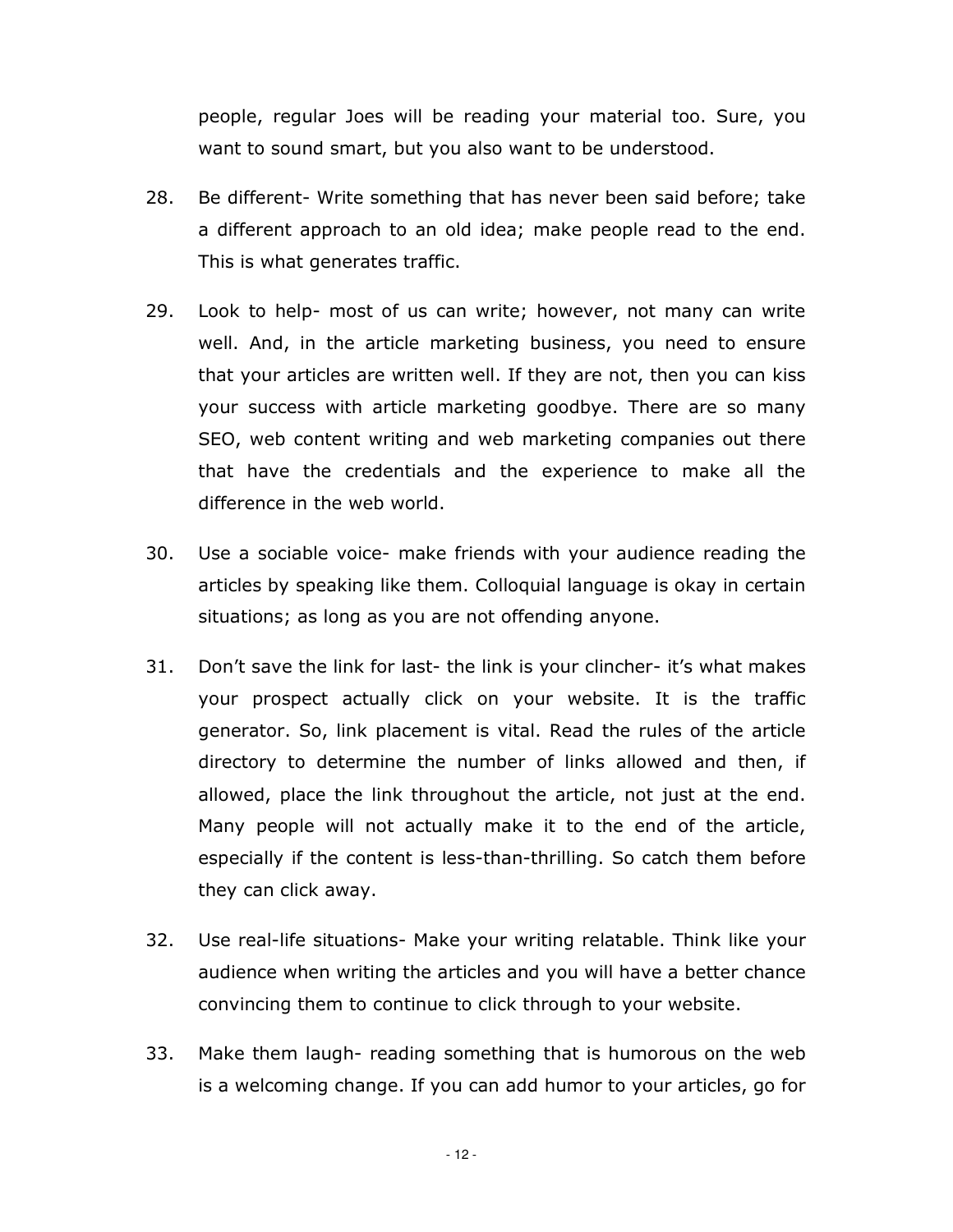it! This is one of the best ways to gain respect from your readers and convince your prospect to click to your site.

- 34. Choose point of view carefully- If you want to relate to your audience, it's best to use first person point of view. If you are offering advice, second person point of view is often a wise choice. Third person point of view can seem a little too impersonal and academic; however, it certain articles, this actually works well.
- 35. Choose your title wisely- it's all in the title. You need to make sure your title uses the keywords you have chosen and is specific enough to be noticed by search engines. For example: "Carpet Cleaners" is not a good title even if your website is all about carpet cleaners. Instead try "The Top Five Reasons to Use Carpet Cleaners" which gives your article an angle and an informative spin.
- 36. Make friends with bold subheading- many people will simply skim through an article looking for the most important parts. So give them what they want by bolding the important parts and using bolded subheadings to split up the article.
- 37. Uncover the power of lists and bullets- numbered lists and bulletlists are an immediate eye-catching device. As mentioned above, most people will simply scan the article for useful information. This usually comes in the form of bulleted and numbered lists. They can attract viewers and also make your content easier to read and therefore more interesting.
- 38. Add a picture, if you can- if you are able to add a picture to your article then do so. However, in many instances this is not actually allowed. Make sure the picture relates back to the article information. For example, if you are discussing the best massages for your massage therapy website, a picture of a woman getting a foot massage is a great visual addition.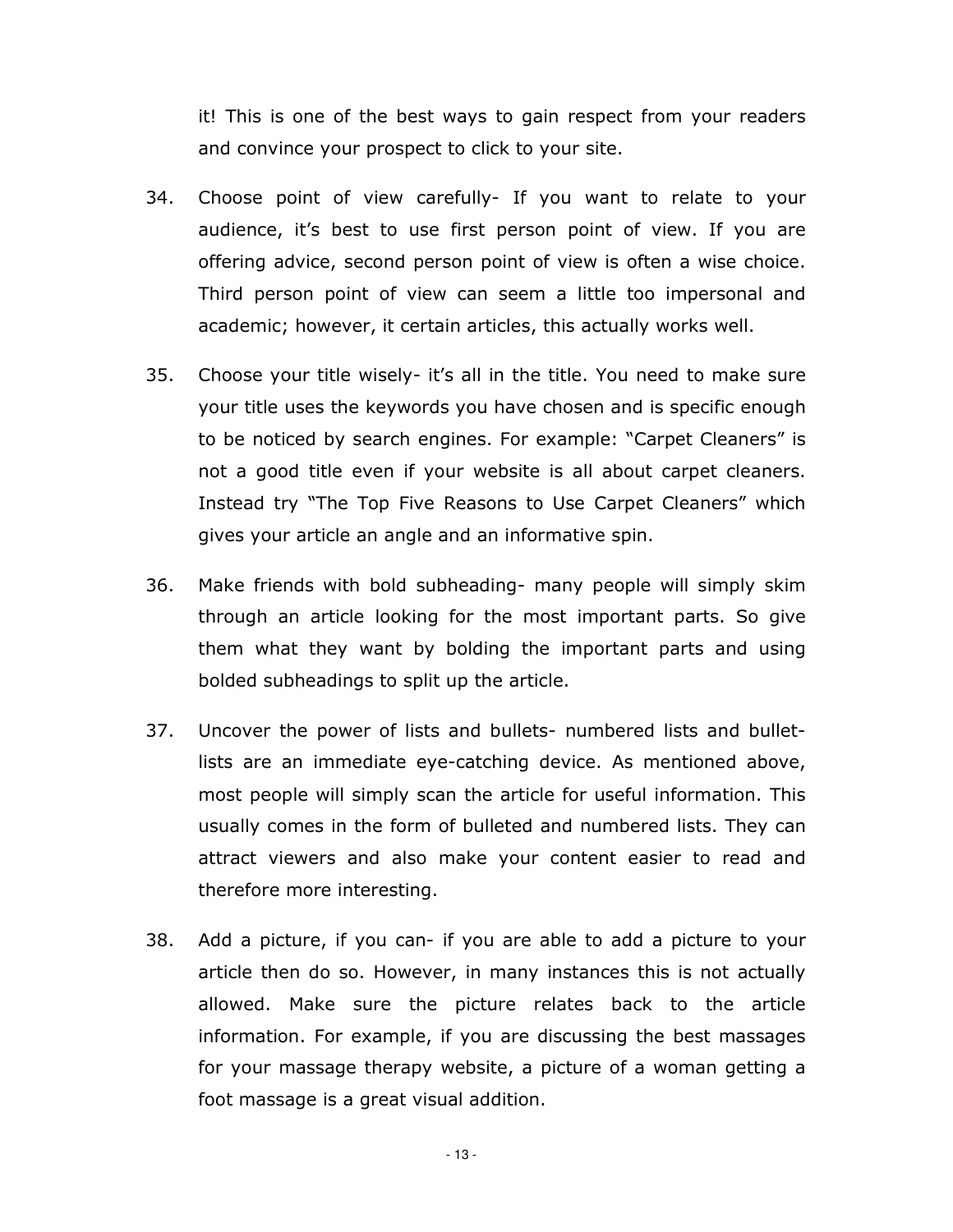- 39. Mix up your paragraph sizes- short and long paragraphs grab reader's attention. No one wants to look down an article and see 5 perfectly shaped paragraphs- talk about boring! This isn't English grammar class after all. You don't have to use the standard 5 paragraph format anymore.
- 40. Shine through- let your voice and your personality shine through the pages. Speak like you are talking. Be funny, be creative and be witty. Let that voice out and paste it all over the pages of your content.
- 41. Stay away from swear words- don't try to be cool. Don't try to be pretentious. Don't try to be bold. Swear words look just as stupid on the screen as they sound coming out of people's mouths. They are offensive; they are crude; and they are not suitable for articles. Prove your point with other terms that are not swear words- use the thesaurus if you have to. There are plenty of other words out there!
- 42. Always, always, always proofread- there is nothing worse than reading through an article that has grammatical and spelling errors, unless, of course, you are the one writing it. So take the extra time and actually re-read your work. This does not mean simply pressing the spell check button. It means reading it, top to bottom and catching all of those hidden errors.
- 43. Remain up to date- one of the most important things to remember when it comes to content is that it is all relative on the date and year. If you are talking about Y2K, most people will click awayafter all, that was nearly ten years ago. Stay up to date on the political and current event trends.
- 44. Discover the angles- there are so many different angles you can take when writing an article. While some choose to write informative tips, others choose to write something controversial to

- 14 -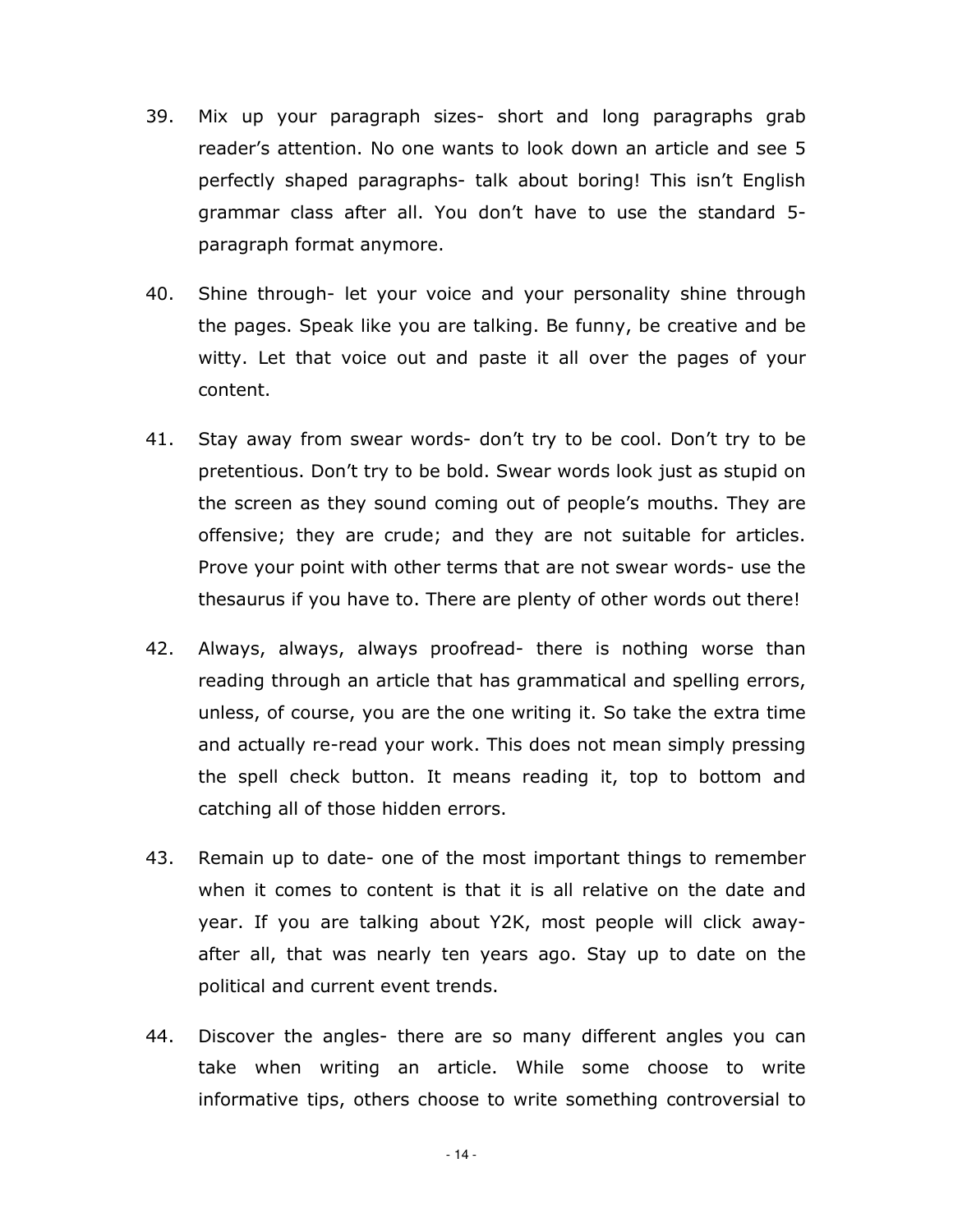really get the readers going. Both can work in your benefit. There are many more article angels to use. Adapt them to suit your website needs.

- 45. Use 'Top Ten' Article Lists- "Top" lists are great for articles because the reader knows exactly what they are getting. Top Ten Hottest Baby Celebrities, Top Five Worst Pick up Lines, Top 100 Best Songs Ever- all of these will reel in the reader and make them want to learn more.
- 46. Use 'Benefits of', 'Pros and Cons' and other article marketing gold mines- there are other great article ideas other than just "top lists." You can also list the benefits of a product, the pros and cons to a certain person, place or thing, to a list of the biggest "no's" in that industry. All of these are easy for readers to follow and set up in an informative way.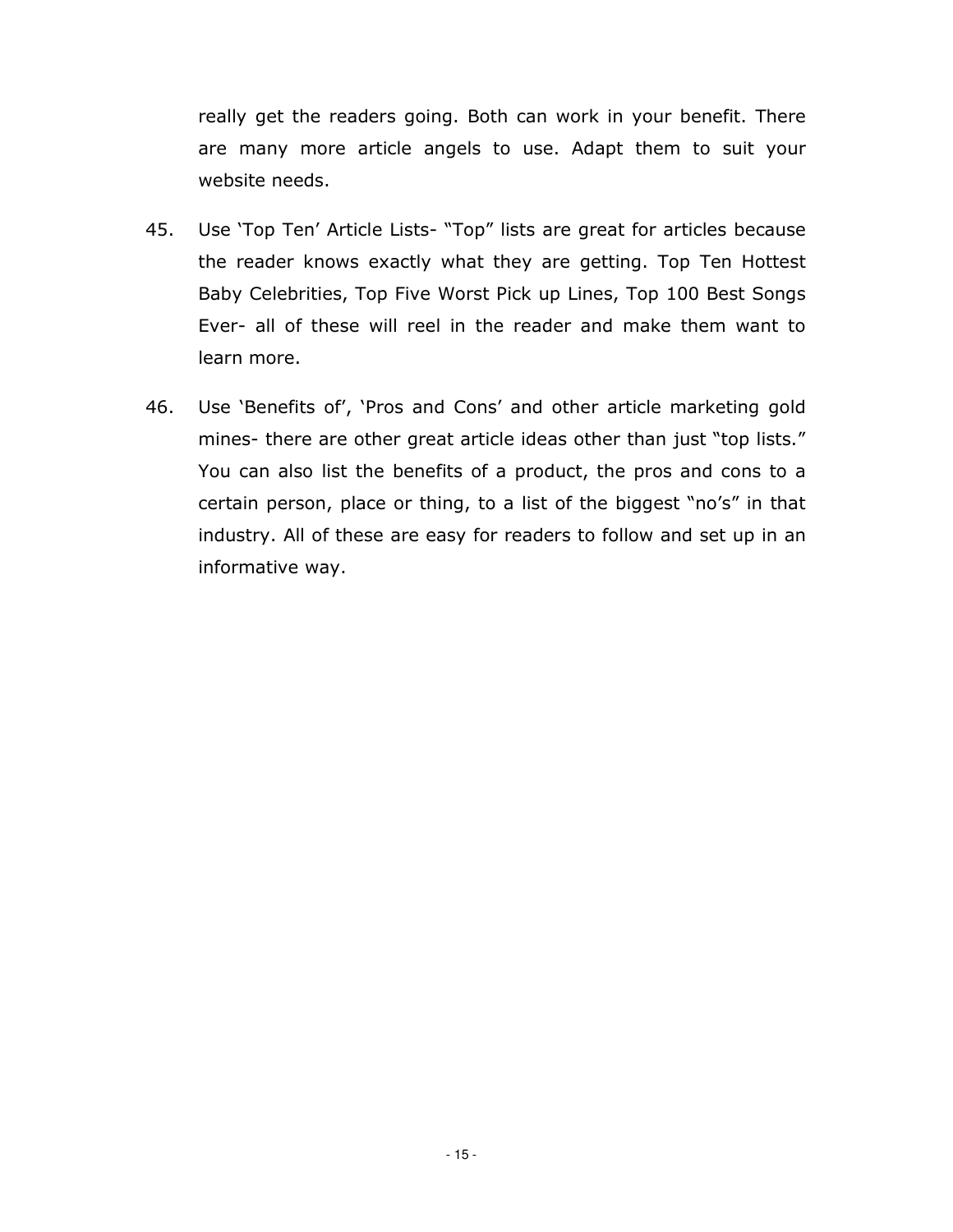### **Pay Per Click (PPC) Traffic Generation Tips**

Pay per click or PPC marketing is a way for both the advertiser and the website owner to benefit. To truly get the most out of PPC marketing, it's a good idea to become both the advertiser and the advertisee. What we mean is, create ad copy using PPC, but also offer PPC on your website so other relevant ads can pop up on your site. This will bring in an additional income, especially if your website is generating a lot of traffic (which, after reading and applying these 110 tips, it most certainly will!)

PPC advertisements work with pay per click meaning, as the advertiser, you only pay if someone clicks on your ad. Essentially, you are only paying for prospects and not for every single surfer who stumbles upon your ad. This is a revolutionary way to advertise as you are literally only paying for those who actually stop by your online store.

PPC marketing works with keywords and keywords phrases. By following these tips below, you can discover how to generate traffic to both your site and your PPC ads and thus multiple your traffic and your return on investments (ROI).

- 47. Know the search engines- when PPC marketing, you need to deliver your PPC ads to the right places. The top five search engine sites are Google, Yahoo, Ask, MSN Search and AOL. Make sure you target all five of these. Many people use just Google, which is great as Google does control more than 50% of all searched material; however, what about the other 50%?
- 48. Understand keyword bidding- keyword bids will constantly change. You can either continue to check it out every day, or invest in bidmanagement software, which can watch the different bids so you remain on top.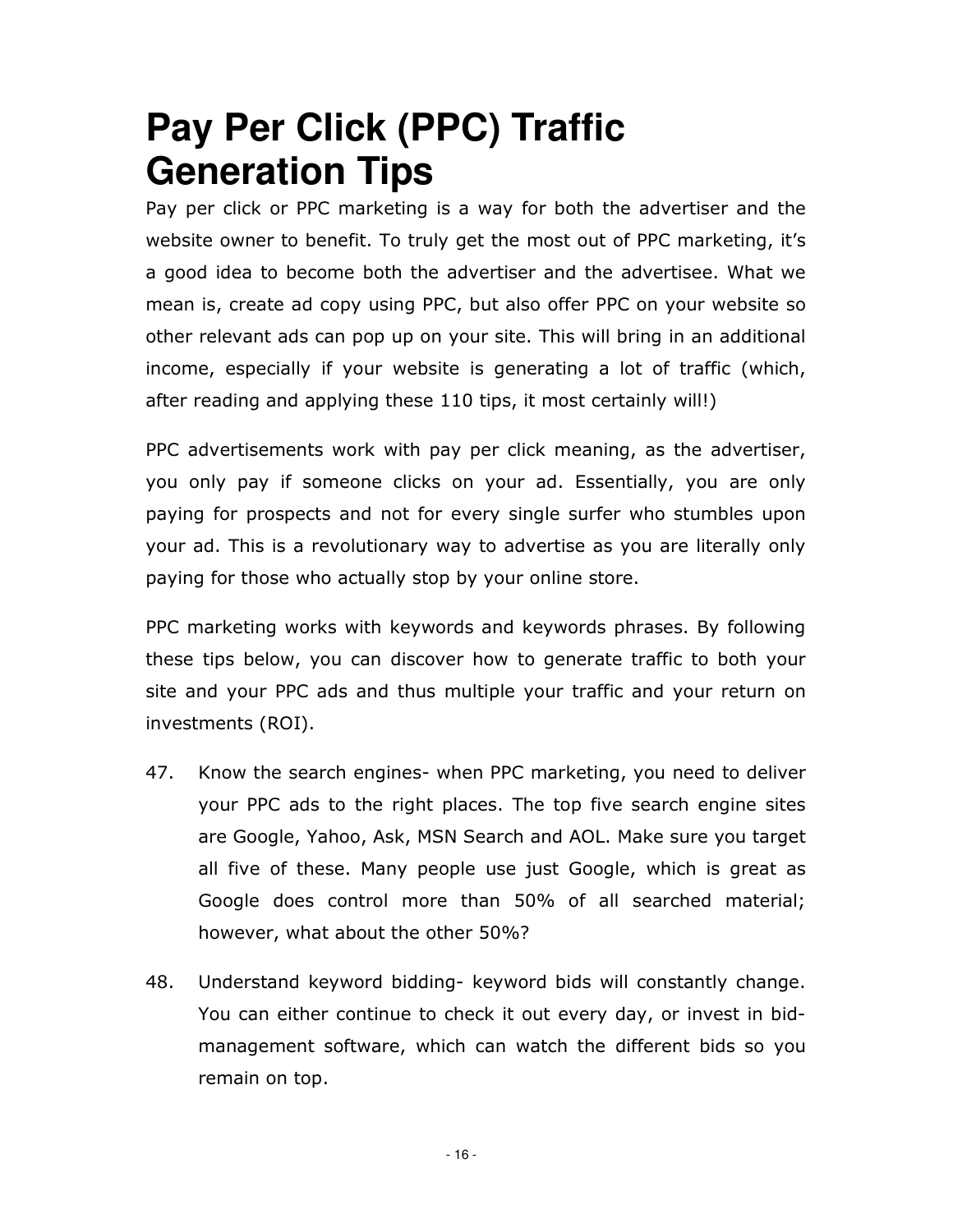- 49. Find the middle ground in bidding- when you are bidding for keywords, you need to find that happy medium between high and low. If you bid too high, then you are simply wasting a lot of money; however, if you bid too low then you ad may not appear until the third or more page (and who flips through more than three pages of search results anyway?). So, aim for the  $5<sup>th</sup>$  to the  $15<sup>th</sup>$ position. This will keep more money in your budget and ensure that you remain in a good viewing spot.
- 50. Stay away from Bid wars- bid wars are bound to happen between you and your competitor. However, it's best to simply step down. Bid wars do not benefit anyone except for the publisher. However, if you happen to be the publisher of your website, then bring on the bid wars!
- 51. Become a PPC pro- PPC marketing is not something that you will wake up and automatically understand. Consider getting some help with PPC marketing. Read books, attend seminars and spend some time with a PPC consultant to see what can be done in your particular situation.
- 52. Research the competition- there's nothing wrong with a little competitive analysis. See what your competitors are doing with their advertisements- what keywords are they using? What affiliates are they working with? Have a look around, then adapt and change to suit your PPC strategy. This is one of the greatest benefits to competition.
- 53. Choose you affiliates wisely- PPC marketing is not all directed at search engines. You also want to partner up with some of the best affiliate programs elsewhere to ensure that your ads are being placed in the right places, and that the right people are advertising on your site.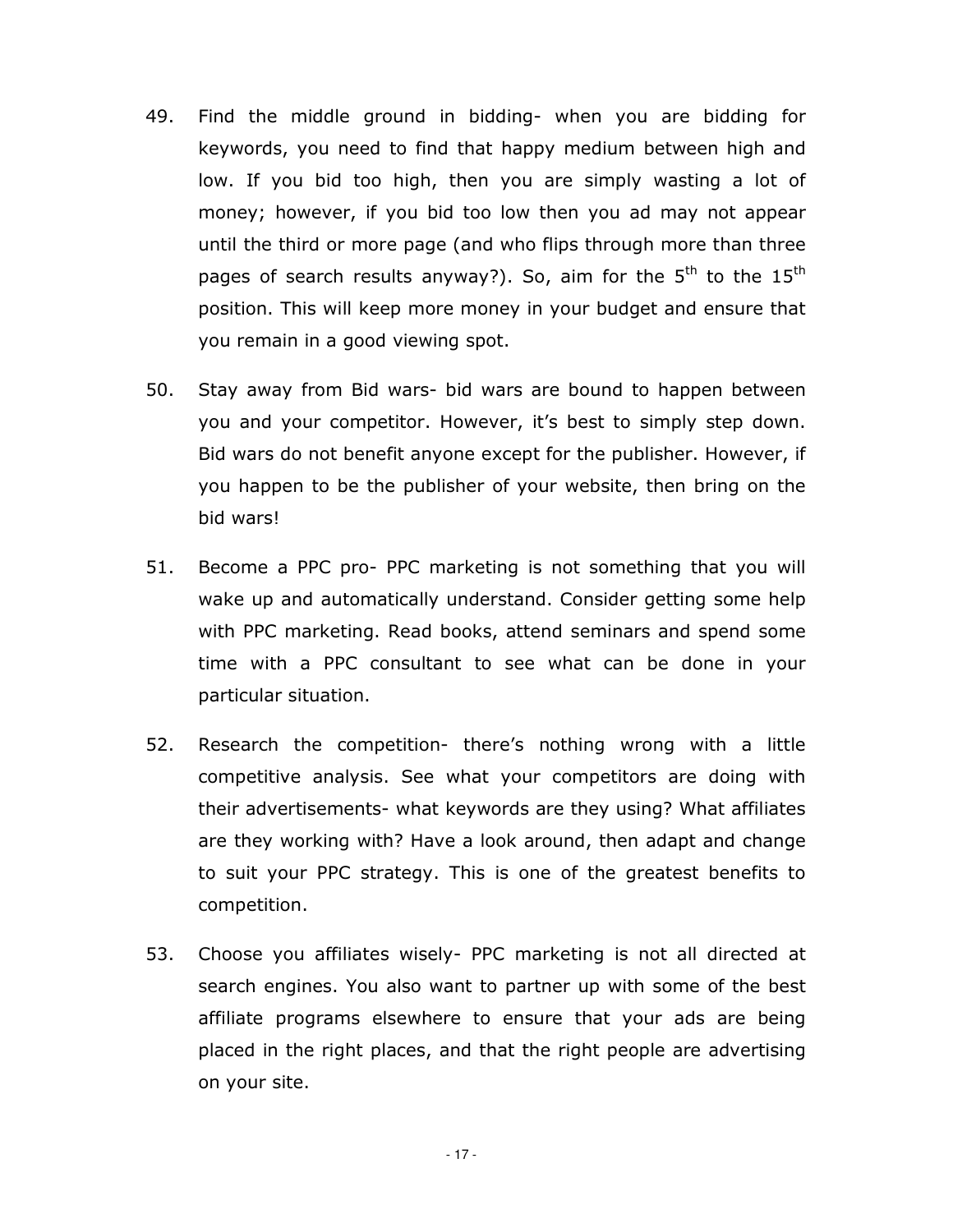- 54. Don't bombard your advertisement with all your products or services- advertisements should be targeted towards one fastselling item. The advertisement on this one item will draw the prospect to the website, where you will advertise all your products or services offered. If you simply list all your products in an advertisement, you will bore the reader away.
- 55. Create a landing page for each of your AdWords Instead of always linking to your home page, link to various different web pages. Link to various product pages for the different AdWords you choose. For example, if you have a massage service company, then link your "massage therapy" to the home page but link "foot massage," "pregnancy massage" and "Swedish massage" to the various product pages.
- 56. Understand keyword buckets for Ad Group- what we mean here is that you should always separate your keywords into different Ad Groups. By doing this you can test and track the different Ad Groups and see which keyword phrase is performing the best.
- 57. Go for Gold with Keyword Content- make sure you advertisement is rich in keywords. Simple as that.
- 58. Don't overlook quality score- quality score will rate all your keywords. If you have a keyword with 'poor' quality score, then it's a good idea to delete it as this one keyword can bring down your entire quality score.
- 59. Use DKI- this is a great little trick of the traffic generation trade-DKI, or dynamic keyword insertion. Dynamic keyword insertion will insert certain words into your copy as the prospect types it in. This means that your ad copy will appear with the exact same keyword phrase they he just typed- your advertisement thus looks like it was catered just for that person. How can they not click on it then?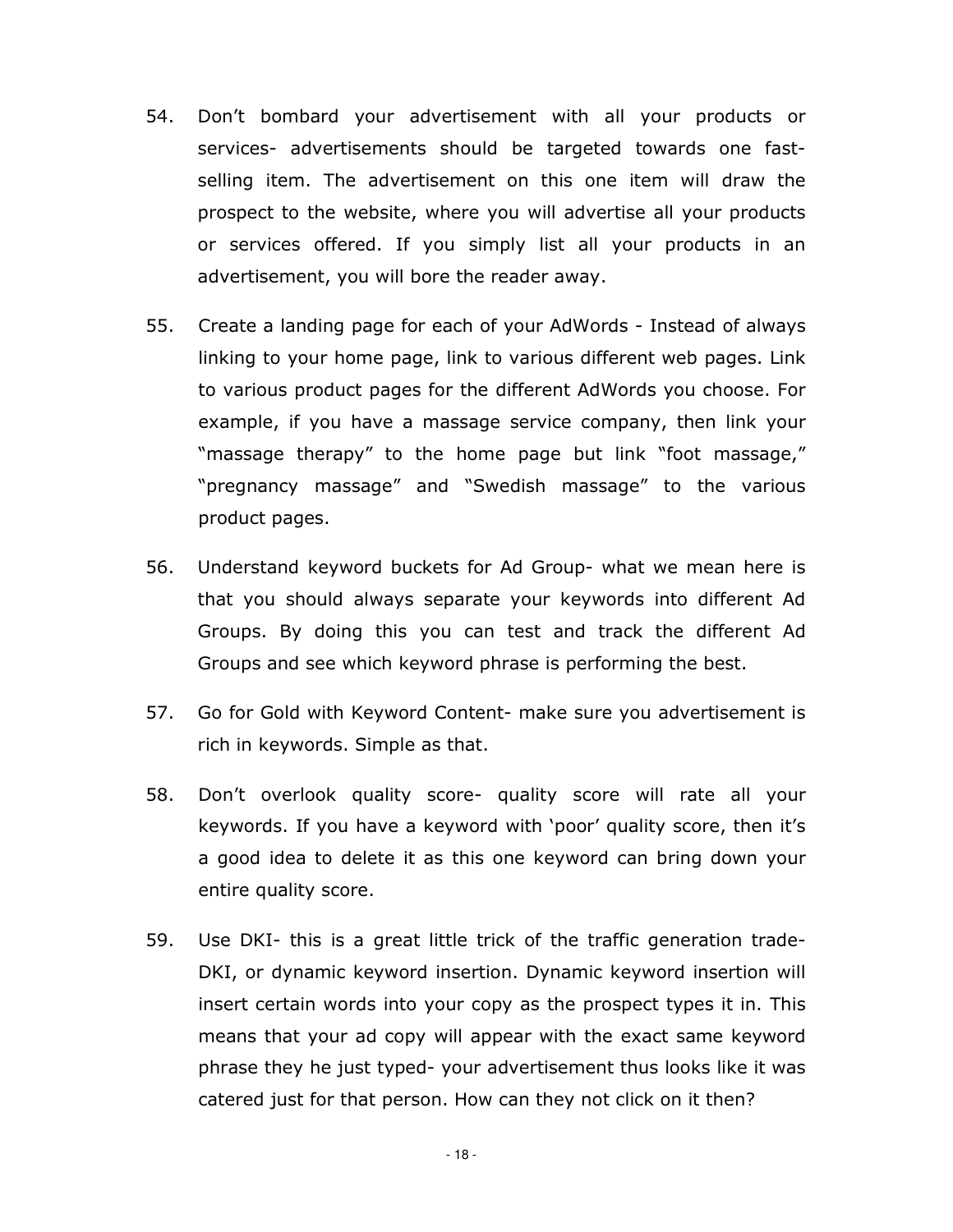- 60. Sprinkle Keywords- many people choose just one keyword per advertisement. It's a better idea to sprinkle your ad with a few different keywords. Two to three keywords per advertisement is more effective in reaching a wider audience and also ensures that your advertisement copy flows a little better. No one wants to be bombarded with the same keyword every second word.
- 61. Use all types of keywording- learn the different types of keywording include exact match, phrase match and negative keywording. Look through Google Adwords to understand the difference between each one and determine how and where these keyword matches will help you.
- 62. Create a negative keywording list- negative keywording is incredibly important in advertising to ensure that the right ads pop up with the right person. By using negative keywording you are saying what you are "not" selling and thus targeting the right niche.
- 63. Talk to customers- see what your customers are looking for in advertisements. Ask friends, ask family members- it never hurts to ask, and sometimes they might come up with an incredible idea.
- 64. Geo-target- for those who have a specific area where your niche market is located, for example, in Vancouver, then you can geotarget your advertisements to people connected from there.
- 65. Track your advertisements- it's important to know who and where your customers are coming from, even in the virtual world. Furthermore, tracking your ROI and your clients can help you tweak your campaign marketing strategy to gain even more prospects
- 66. Never stop tweaking- PPC marketing is something that never ends, or, at least, it never should. You need to constantly test, tweak and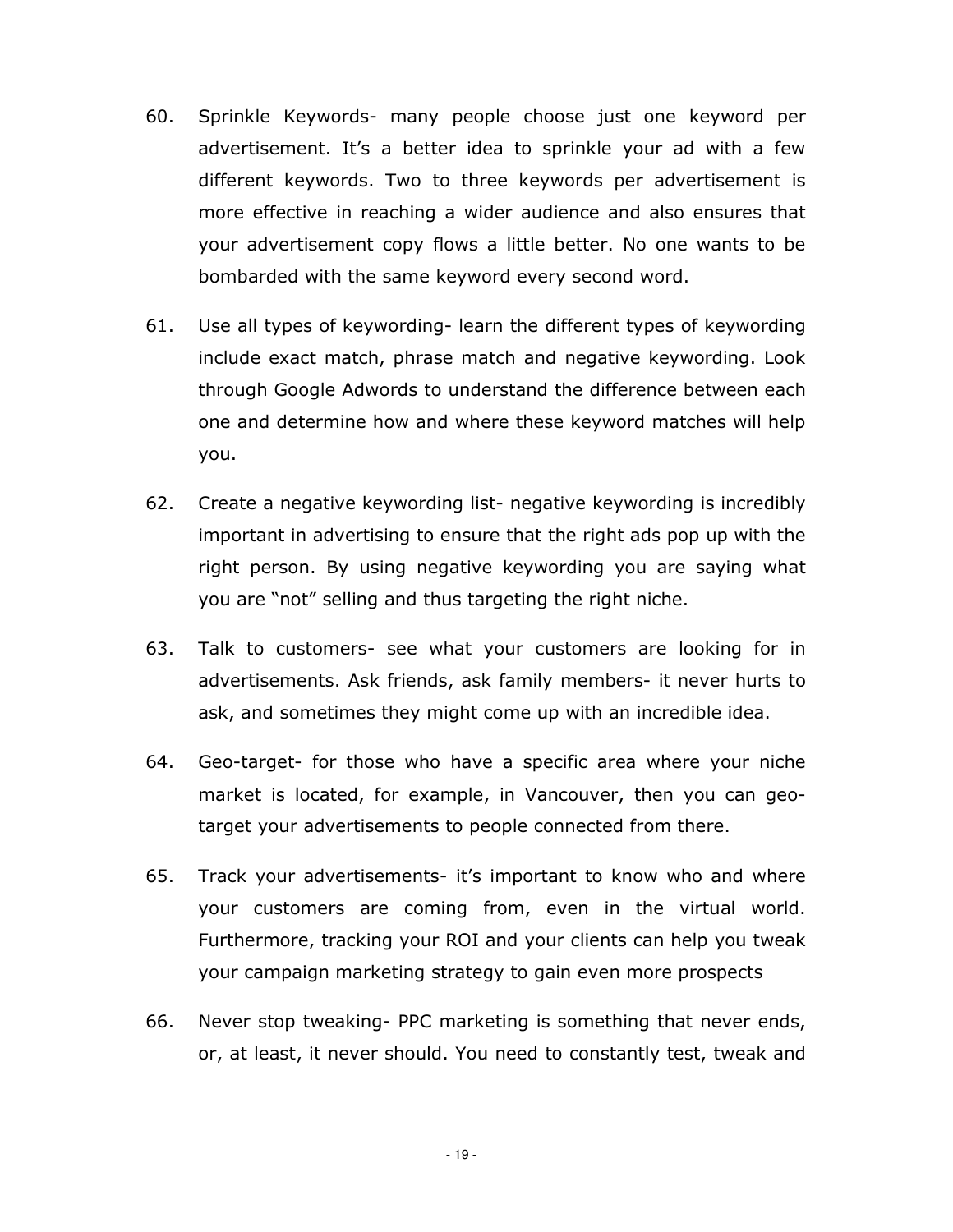change in order to compete with the millions upon billions of advertisements being put out each day.

- 67. Perform A/B testing- PPC marketing is all about testing and tweaking to ensure you are getting the most from your advertisements. A/B testing is one of the best ways to do this. Create at least 2 Adcopies per Ad group and let them fight for the most traffic generation. It's a battle of the Adcopy.
- 68. Make sure your landing page is correct- this may seem simple but you need to ensure that your advertisement actually goes to the right website landing page. If you are advertising a certain product, perhaps link that that product's web page rather than your home page. People are a lot happier when they are directed to exactly what they are looking for. If they like what they see, then they will most likely continue to browse your website and check out the other pages.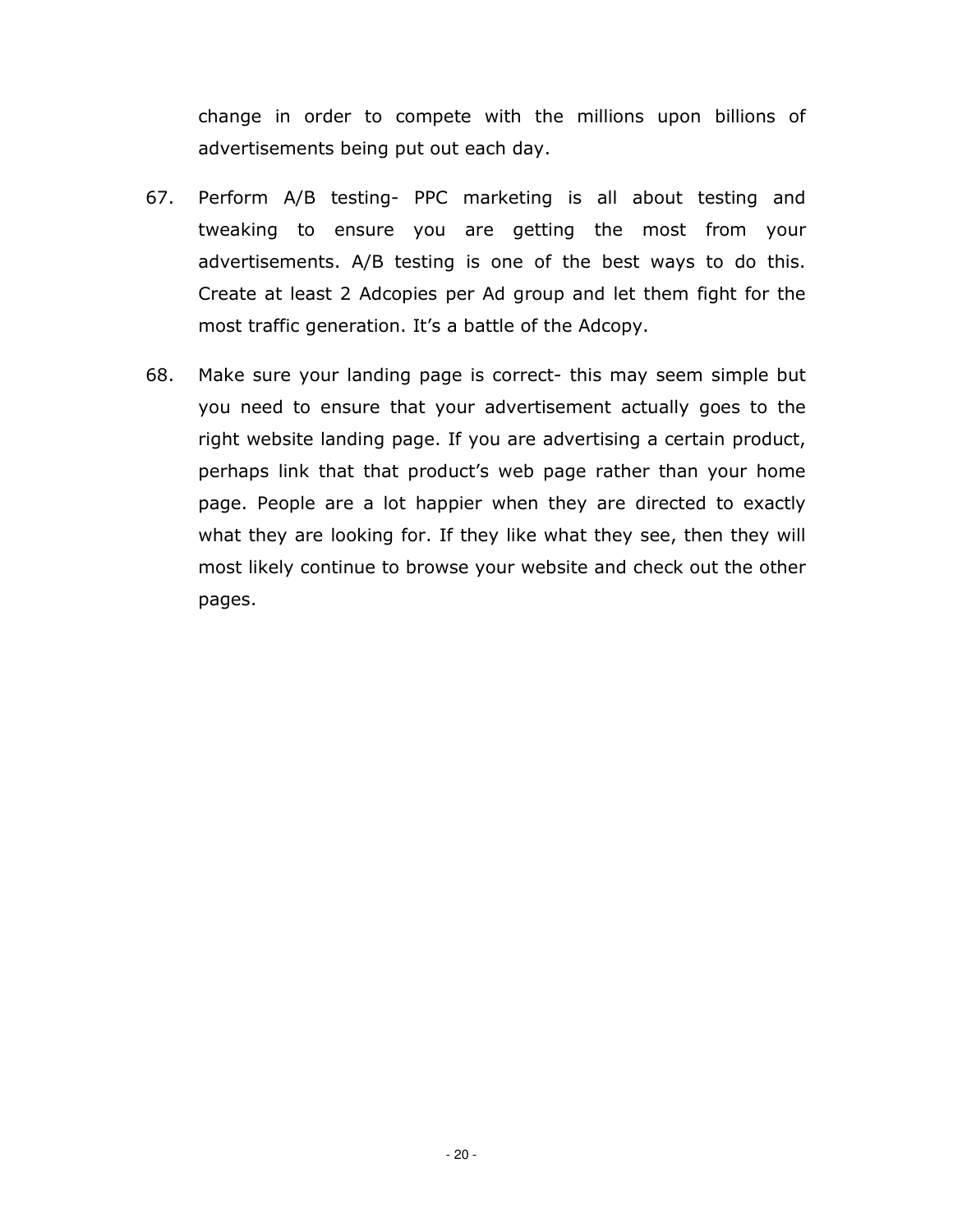#### **Blogging and Forums Traffic Generation Tips**

Blogging has hit the World Wide Web with a bang. Every single person wants to put in their two cents, and can with a blog. Although blogs can be tedious and pretentious in certain instances, it is possible to use blogging as a way to gain traffic to your site. Just read on to find out how:

- 69. Make friends with other bloggers- ask other bloggers to review your website, in exchange for a link of course. Blogging is a community thing and the more you participate in this community, the more successful you will be at generating traffic.
- 70. Make use of Technorati- Technorati allows you to 'claim' your blog which can be great for social networking and gaining traffic.
- 71. Add your Link to any posts- make your link like a signature. Anytime you make a post (relevant to your website of course), add a link at the end. Many people will read the comments, the forums, and the discussions for additional information. If a link is included, they will click on it.
- 72. Write something controversial- there's nothing like controversy to get the traffic flowing in. Write something controversial and then ask for comments, questions and concerns about what you have said. This will help to get the cyber conversation going and ensure traffic to your site.
- 73. Blog often- blogging is not necessarily a full time job; however, you should always set aside some time during the week to contribute to your blog. While some people blog two or three times a day, it's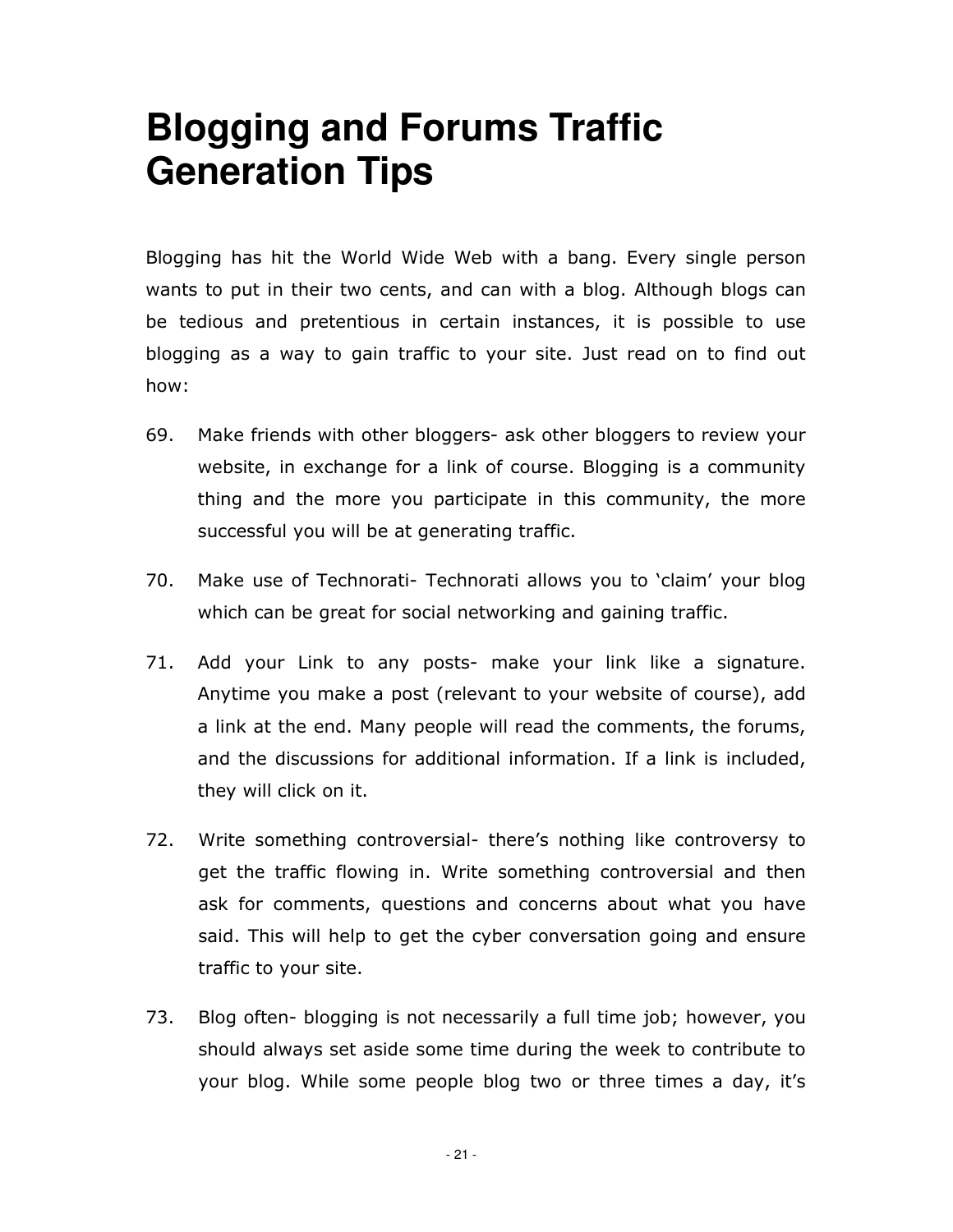probably best to blog one day a week. Stay on schedule to create a following and give your readers something to look forward to.

- 74. Blog on and away from your site- there are several different ways to use blogging as a way to generate traffic. Many people choose to blog on a different website such as HubPages and then link to their website. This works. However, another good way is to include a Blog section on your website. People who are interested in your website content may subscribe to your blogs which means even more hits and traffic generation to your sites.
- 75. Don't forget about SEO- blogging is, essentially, SEO article writing. It is much less informal and much more fun- however, it still follows the same rules surrounding content, links and keywording. So make sure you re-read the above tips on "Article Marketing" and "SEO Marketing" when writing your blogs.
- 76. Yahoo Answers- whenever someone types a question into a search engine, Yahoo Answers usually comes up. Check out Yahoo Answers and see what questions have been asked in your niche category. Then, answer them and include a link. This is a great way to gain free publicity and market yourself as an expert. Another good resource is Wiki Answer.
- 77. Keep informed with the world- one of the best ways to generate traffic through blogging is to write something that is new to the web world. Watch the news, subscribe to updates and keep your ears open for stories that are related to your website's product or service.
- 78. Stay within your Niche- another important thing to consider when blogging is that you will need to always write about something related to your website. Sure, it might be fun to write about the latest Michael Jackson scandal, but how is that helping your website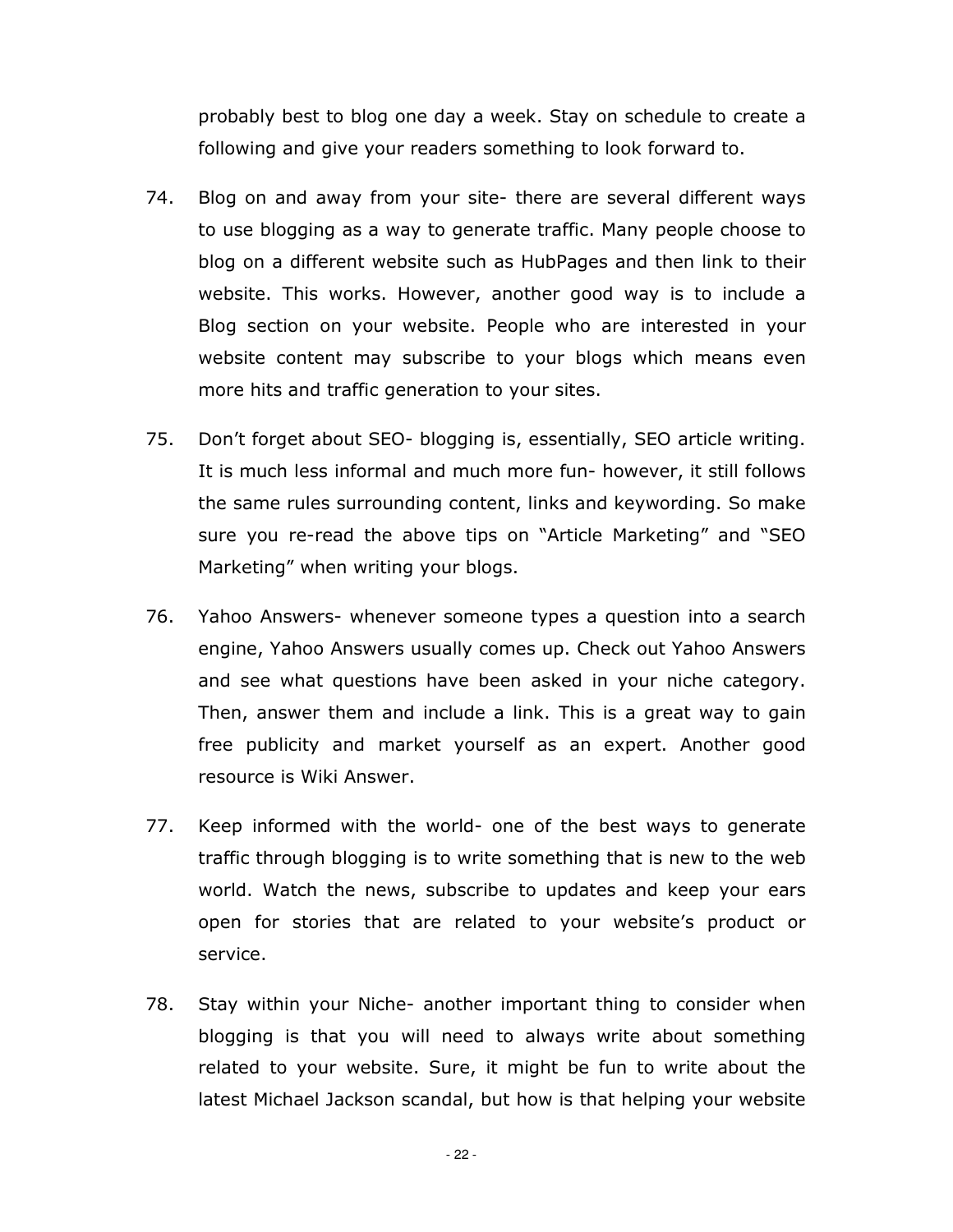on massage therapy? If you can find an angle and link the two together, then you have just uncovered a great traffic generation secret.

79. Include blog interviews- interviewing someone in the field of choice is a great way to gain traffic to your blog. Sure, it may not be an interview with Brad and Angelina, but a well known figure in your niche market will get the traffic you want. Interviews are unique and they are informative. They make great blog material.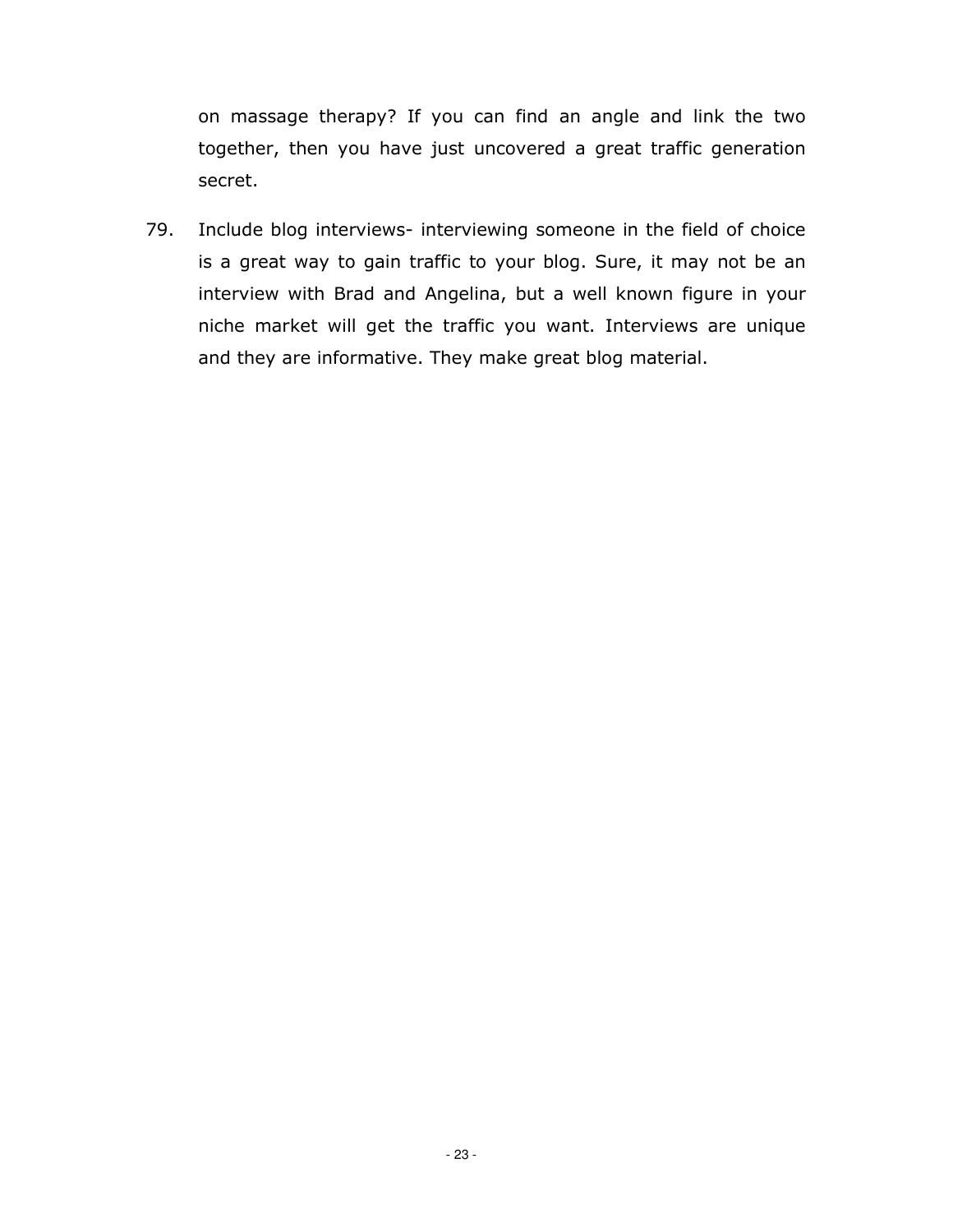## **Additional Traffic Generation Tips**

Now that you understand the basics in SEO, PPC, social media and article marketing, it's time to use the rest of the World Wide Web to generate traffic. There are plenty of other ways to gain traffic with simple little tricks of the traffic trade.

These traffic generation tips are straightforward and easy to do; furthermore, they can boost your website traffic heaps. Some are as simple as opening your mouth while others take a little more effort. However, one thing is for sure, these additional traffic generation tips will get your website noticed and fast!

- 80. Tell your friends, tell your neighbors, tell your family- it is one of the simplest tips we can give you, but it cannot be overlooked. At family dinners, discuss your website and ask for input. Many people will have a quick look and, if they like what they see, they will most likely recommend it to friends who could use your products. Word of mouth is a simple, yet powerful tool.
- 81. Analyse- you need to know who is visiting your site in order to make the most out of your traffic generation marketing strategy. Google Analytics is free to use and can tell you the demographics of who is visiting your site. This is vital information for ROI and niche market campaigning.
- 82. Use RSS feeds- syndicate your sites content with RSS feeds which can keep your clients updated on the latest news and sales.
- 83. Use aggregator sites- Aggregator sites will have your content all over the net. Sites such as Feedburner, Squidoo, Feedboy and Jordomedia are great RSS feed syndicators.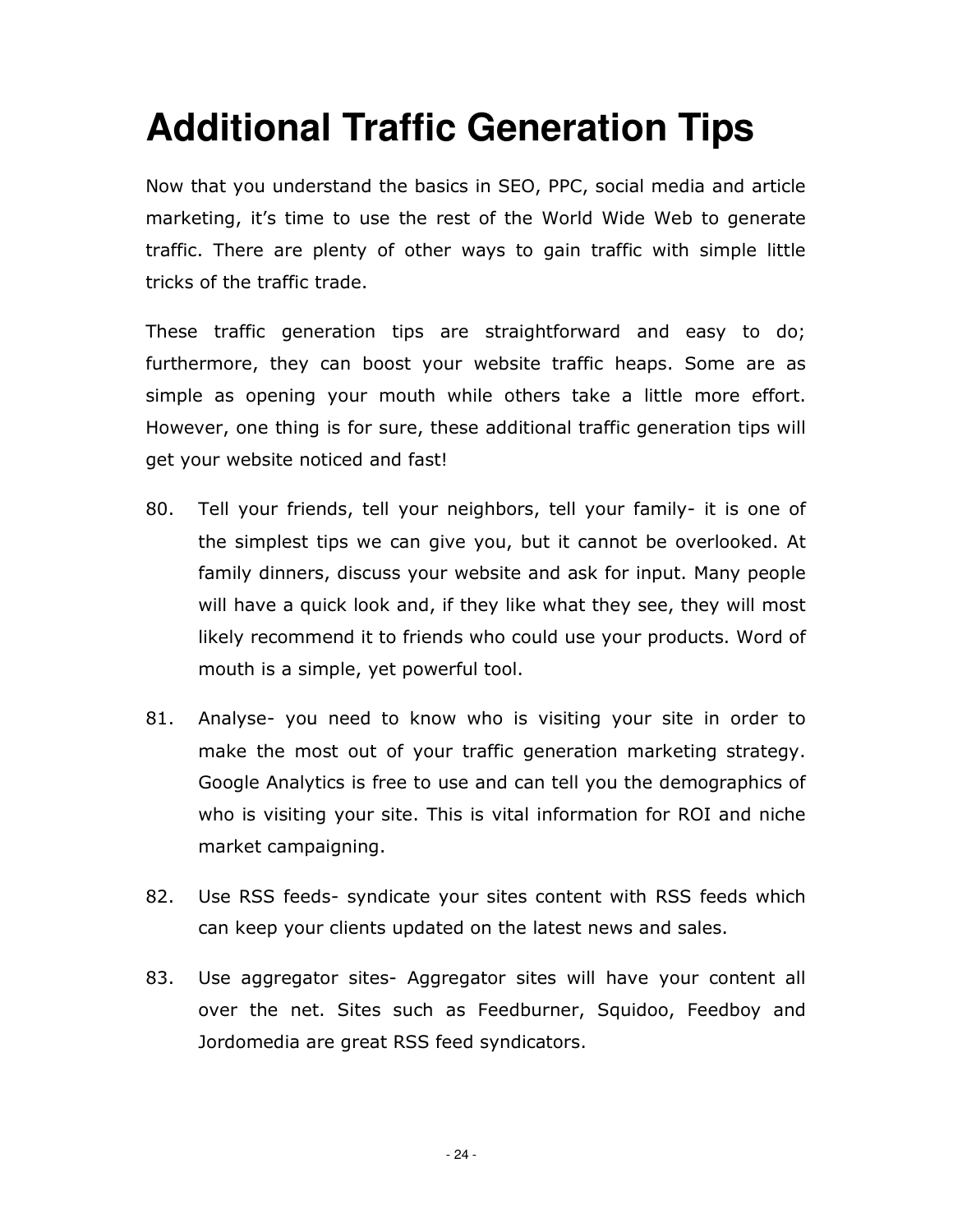- 84. Offer a monthly newsletter and mailing subscription list- mailing lists are great ways to keep your customers coming back to your site. This is an important aspect of gaining traffic- after all, recurring customers are often your most loyal and best customers. Offering a monthly e-letter to a subscribed mailing list will keep your customers connected with their favorite products. Offer great content, sales, new products and lots of pictures to keep your customers happily reading and visiting your site. And, don't forget to include plenty of links!
- 85. Use free search engine site directories- the most important aspect of generating traffic on the site is making use of the search engines. You can submit your site to free search engine friendly directories, you just need to know where to look. Start your search at "Info Vilesilencer" which can give you a great list of all free search engine directories.
- 86. Discover the benefits of Craigslist- Craigslist offers free advertising so why not? Advertise your website on Craigslist and you just never know you might stumble onto your site. Craigslist is one of the most popular resources to find just about anything.
- 87. Launch a video- YouTube and Google Video are both great resources to submit a relevant video that links back to your site. Essentially, it's like free television advertising. Videos that are controversial or humorous are often the ones most clicked.
- 88. Include a video on your site- another great idea to generate traffic is to include a video on your site. A 'how to' video, a 'tips and tricks' power point presentation or anything else that is visual can gain a lot of attention. Many people also choose to use an interactive person speaking directly to the client; however, a lot of people hate these things with a passion so it's best to tread lightly.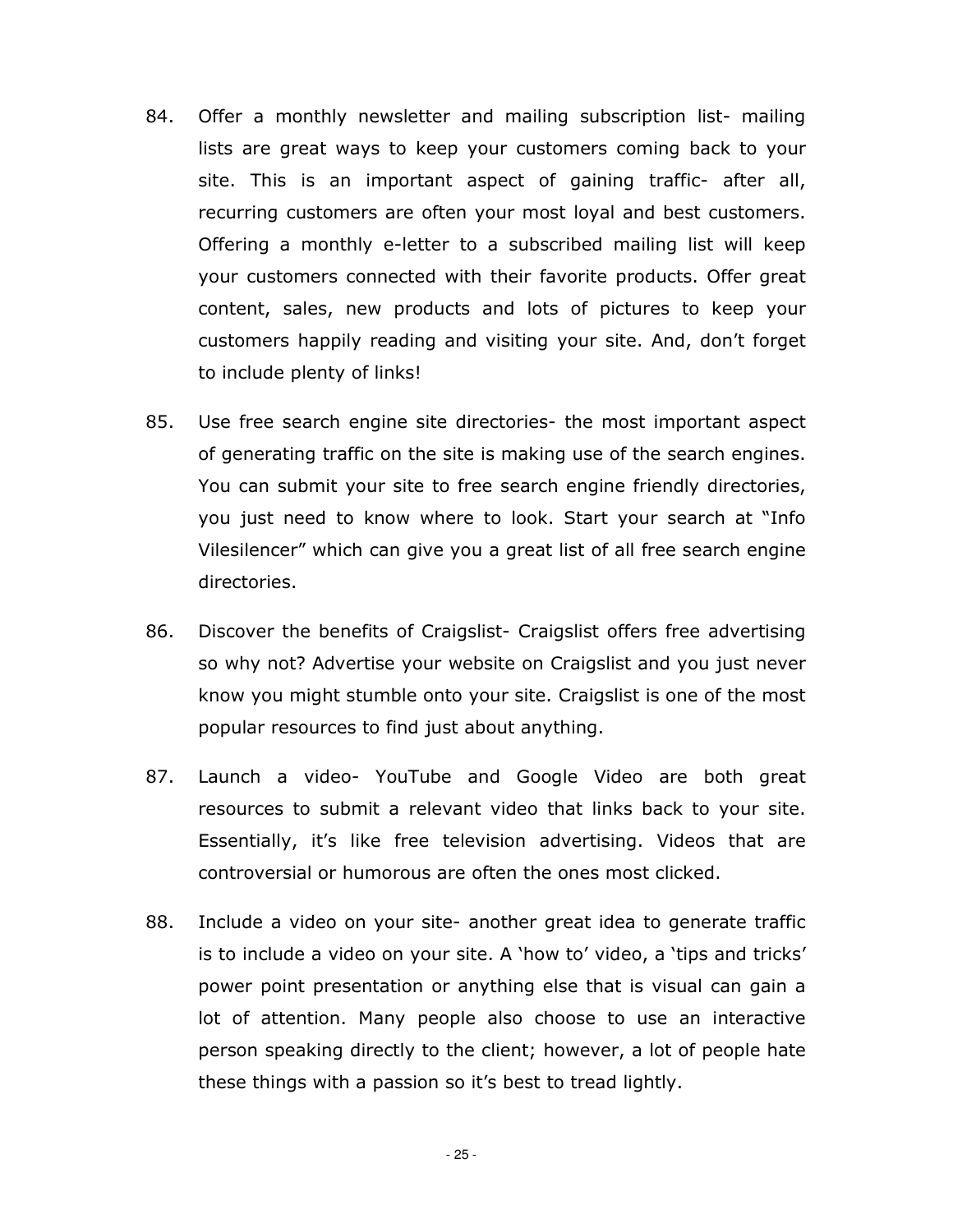- 89. Submit a site map to Google- if you use XML site map, then you can submit it to Google, which can bring you a lot of traffic. Google can easily find your pages relevant to different site searches.
- 90. Donate money to a charity- if you donate money to a charity, they will include a link back to your website on their thank you website. This can be a great way to receive free publicity, plus you are helping a good cause.
- 91. Use Flickr- upload some product photos to Flickr and other free photography sites. That way, when someone searches for an image related to your product, they will find your product and your site. Flickr is a type of social networking that can have great benefits to your traffic generation. Keep in mind that there are more things to search for than just content. With Flickr, you are taking advantage of the multi-level facets of the Internet.
- 92. Use Favicon- Upload a favicon.gif file so that your users have a nice icon when they bookmark your site. This is a simple yet effective tool that can make a lot of difference. It's the small things that count, after all.
- 93. Keep in Simple- there are so many different scripting types out there. However, the best is still CSS for control layout, style and color, and HTML for text. If you want to go into the heavy weights such as Flash and Java, then make sure you include a "skip intro" section during your big introduction debut. Although some people want to sit through a 30 second trailer, most just want to get to the product.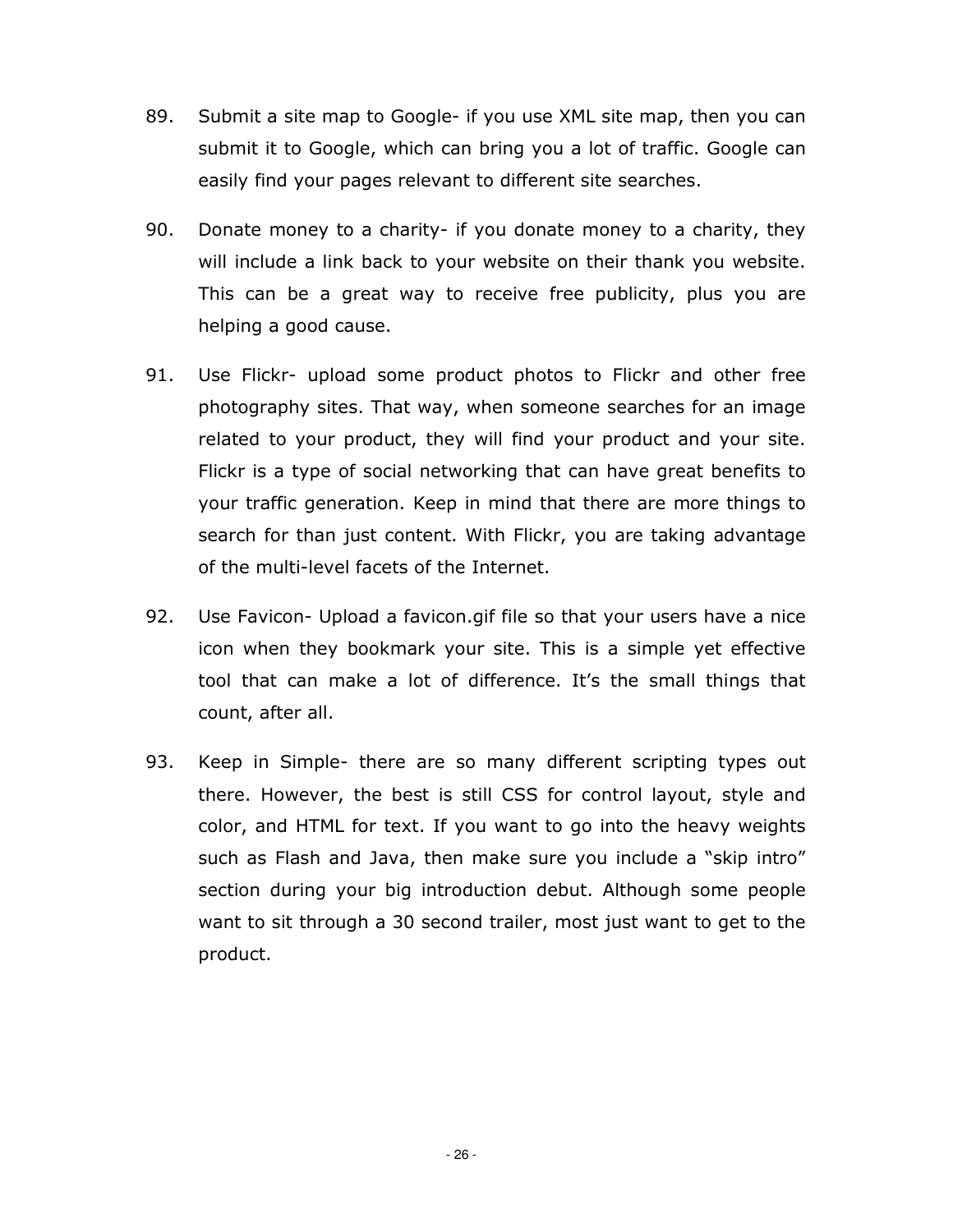## **Re-Vamping your Website**

You've learned the tricks of the trade on how to generate traffic with article marketing, blogging, PPC and SEO; however, now you need to put it all together. Getting people to click onto your site is one step- the next step is re-vamping your website to make it traffic-worthy. You are rereleasing your website back into cyber space. To make sure you are ready for the grand cyber-opening, follow these heavy weight traffic-generating tips.

- 94. Conduct a survey- everyone wants to put in their two cents and with a survey, they can. You can conduct a survey about your niche both on and off line. Publish the results on your website.
- 95. Bookmark- Add a De.lic.ious, Facebook and any other bookmark to your website for easy access from social networking to your webpage.
- 96. Include Forums or Comments for your clients- another great way to generate traffic on your site is to include a customer-friendly forum or comment center where your customers can put in their two cents. Ask questions, set up online chat rooms or games and give your niche market a reason to come to your site. If they are a part of the action, they will most likely visit.
- 97. Include testimonials- let your potential customers see what others have said about your product or service. Testimonials can help your customers make that final decision about what to do- although the traffic is already there, testimonials help push this traffic into actual profit and sales.
- 98. Offer something for free (if you can) everyone loves free stuff. A website that offers free goods is a website that gains traffic. Think of it like this- more people are likely to stop by a Baked Goods store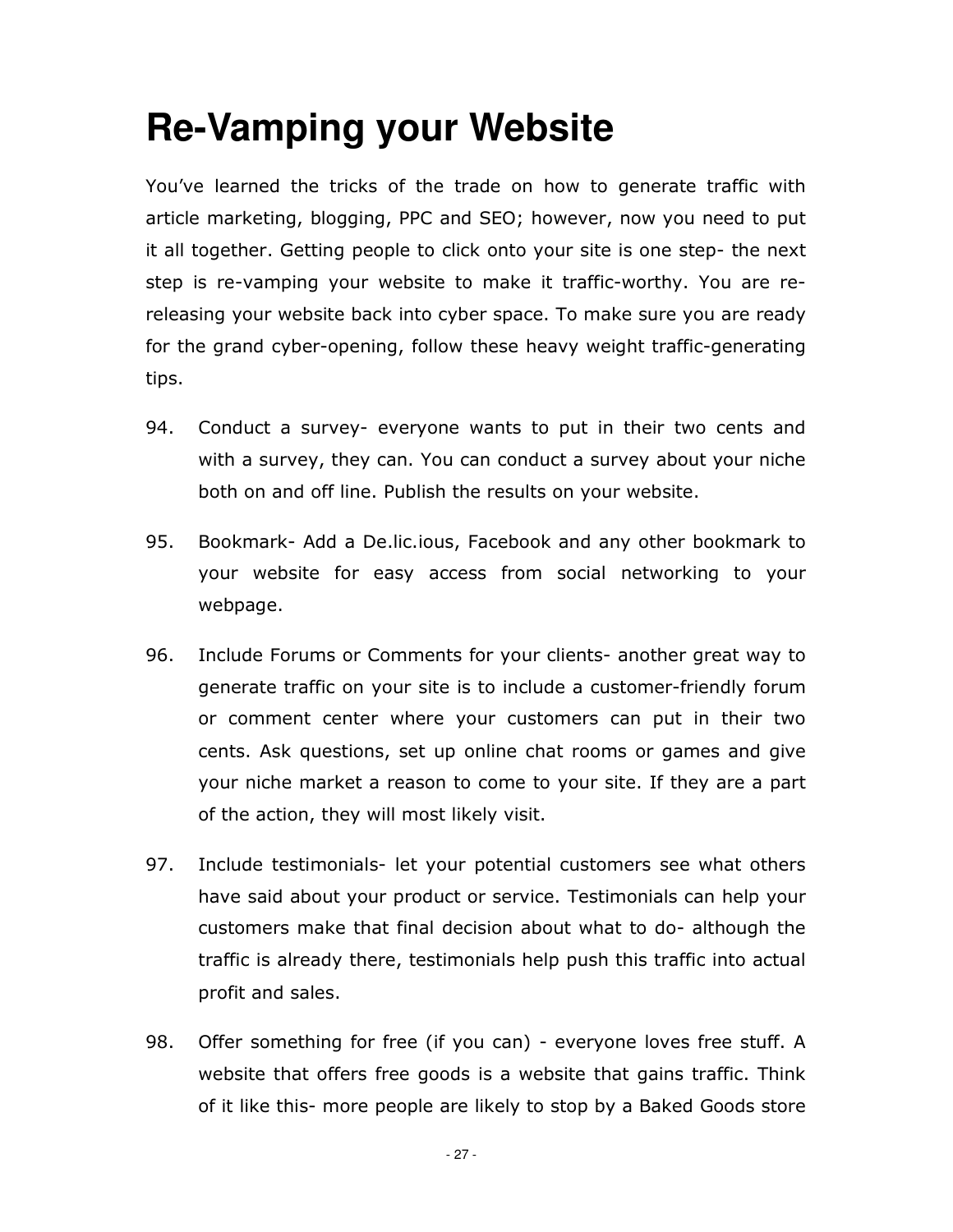if they are offering a small sample table where they can taste a piece of Danish. You cannot exactly give away Danishes in cyber space. However, you can give away information such as eBooks or online coupons to use in stores or through the e-cart checkout. Be creative.

- 99. Make sure your contact information is widely available- many people use the Internet as their yellow page directory. Often they are simply using your website as a way to find your store location or your contact information. So include this important information on the main page, bolded so everyone can easily see it.
- 100. Change the content frequently- make sure you are always updating your websites. This is important as a way to compete with the other constantly changing World Wide Web. Set up a certain time once a week or once a month where you completely re-vamp your website. Keep the logistics the same (for easy navigation), but feature different products, offer different sales, and include a news feed with various publications and events.
- 101. Offer various ways to contact you- phone is not good enough anymore. More people are turning to the web for contact information. So, instead of just including a phone number, you need to include an email address, Skype, MSN and anything else that you are a part of.
- 102. Pictures, pictures and more pictures- websites with pictures are proven to be more successful. In fact, aim for at least one to two pictures on every webpage. Pictures bring color and vividness to your website. If you have a catalogue of various products, make sure you include pictures of these different products. This is a great way to multiply your traffic and your ROI.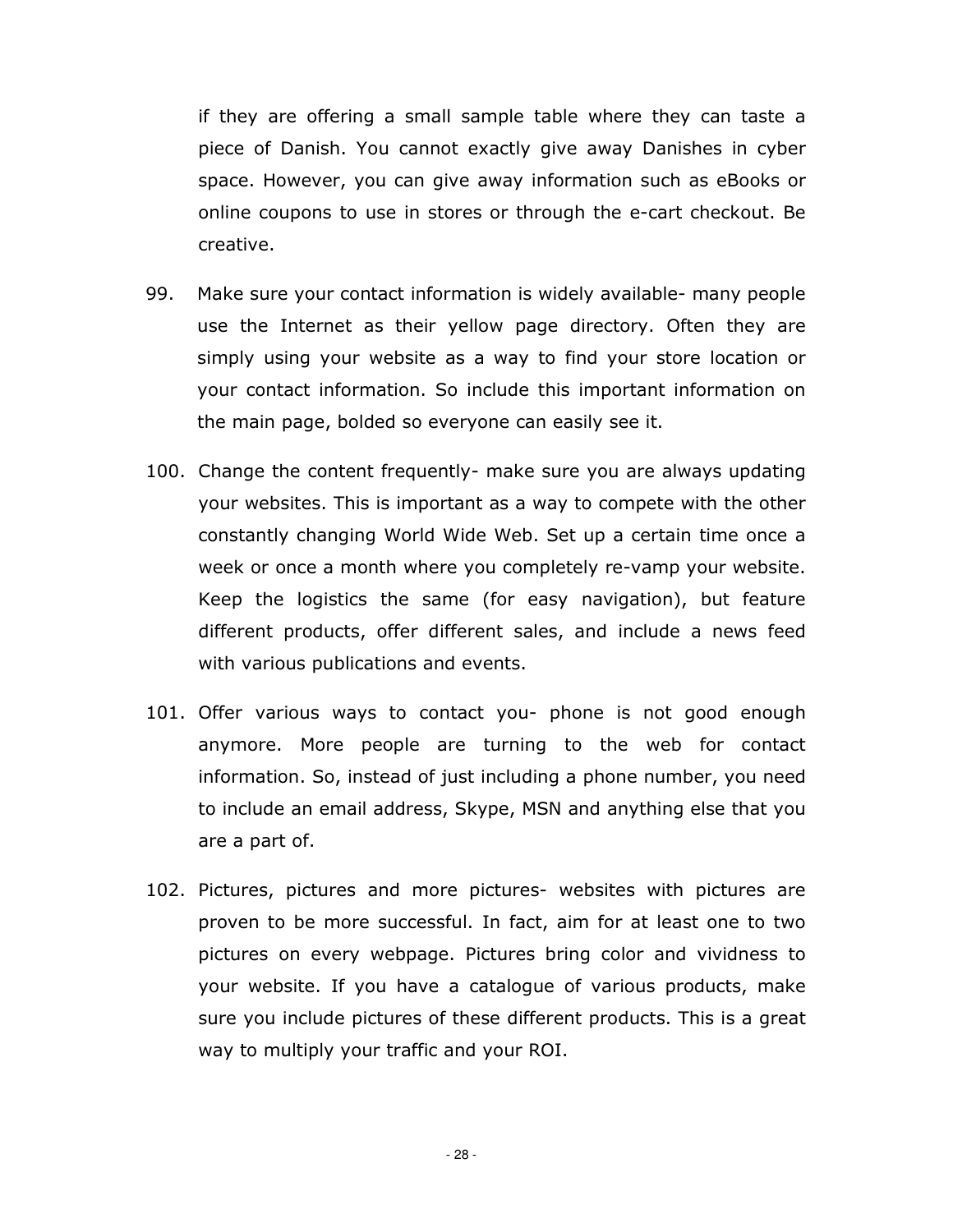- 103. Make your website user-friendly- perhaps Granny is not going to be your main niche market; however, consider the fact that not everyone grew up in the cyber-savvy world. Some of your customers may not be familiar with browsing, YouTube, Facebook and other Internet phenomena's. That's why you need to ensure that your website is as simple and easy to use as possible. If it's not, no one, not even the super-savvy will put in the effort to find what they are looking for. They will simple click onto the next search option on the list.
- 104. Create a Custom 404 page- no one likes to see that ugly 'Page Error" page. With a custom 404 page you can re-direct your customers somewhere nice if there is a broken link or the web hosting is down. This is much nicer than that annoying 'Error' page.
- 105. Set up a 301 re-direct page- another great idea is to get a 301 redirect page that can take traffic from your non www. Address to your www address. Some web hosting companies offer 301 redirect pages with their plans. However, you can also search online for 301 re-direct page options.
- 106. Use an easy to navigate menu option- there is nothing more frustrating than having to look for the information that should be right in front of you. Make it simple by always including a Menu tab on the left hand side, or across the top. Your customers do not want to waste their time scanning through pages trying to find what they want. So keep it simple!
- 107. Spell check- avoid silly errors by spell checking all content that goes on your site. If you don't, then you can end up looking unprofessional. Furthermore, it's incredibly annoying to have to go back, edit and re-launch because of the wrong 'there.' So get it right the first time and spell check.